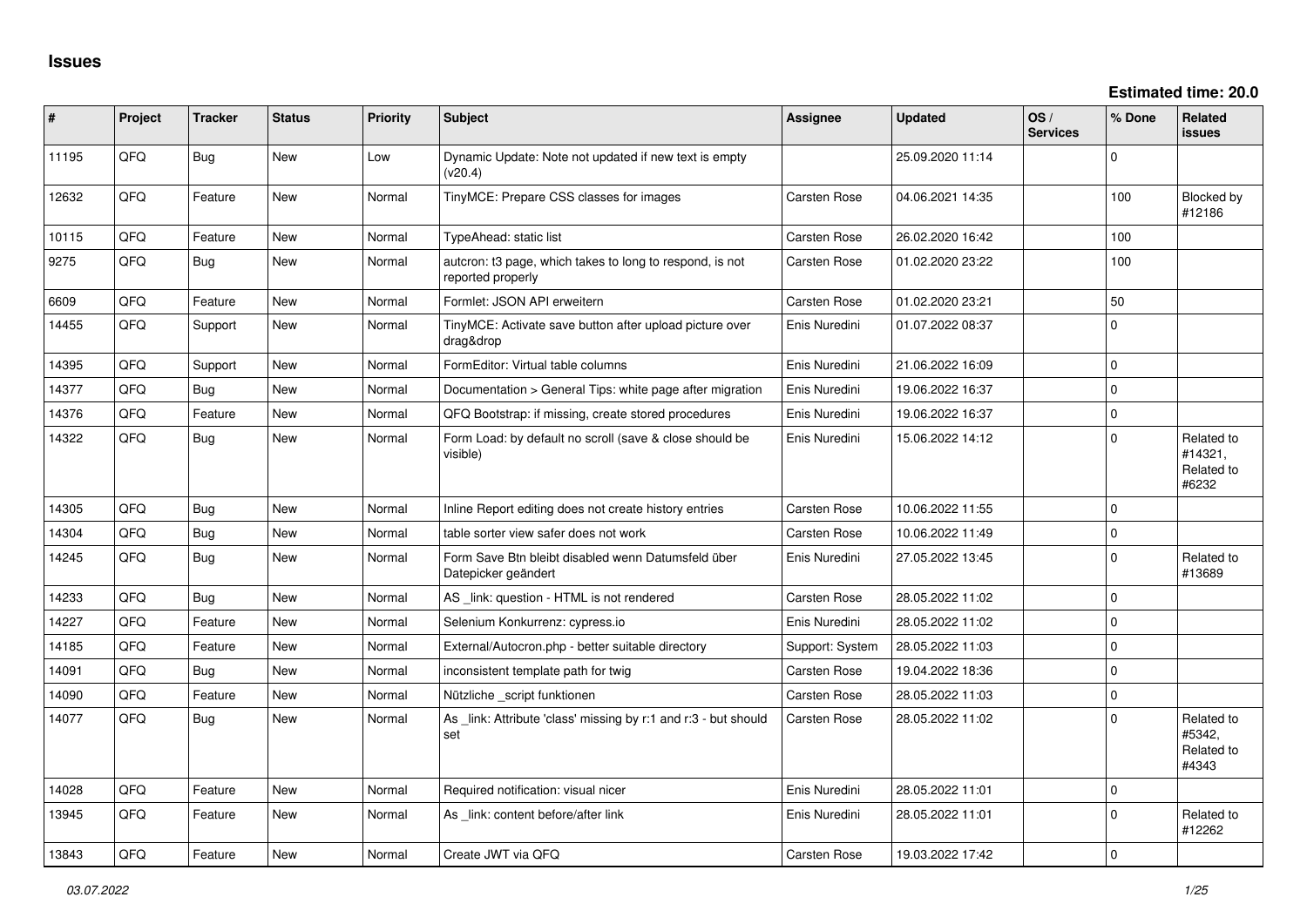| #     | Project | <b>Tracker</b> | <b>Status</b> | <b>Priority</b> | Subject                                                                                                                                             | <b>Assignee</b>        | <b>Updated</b>   | OS/<br><b>Services</b> | % Done      | Related<br>issues                                |
|-------|---------|----------------|---------------|-----------------|-----------------------------------------------------------------------------------------------------------------------------------------------------|------------------------|------------------|------------------------|-------------|--------------------------------------------------|
| 13841 | QFQ     | Feature        | <b>New</b>    | Normal          | Create PDF via iText - evaluate                                                                                                                     | Carsten Rose           | 19.03.2022 17:42 |                        | $\mathbf 0$ |                                                  |
| 13706 | QFQ     | Bug            | <b>New</b>    | Normal          | Wrong CheckType in FieldElement LastStatus of Form Cron                                                                                             | Carsten Rose           | 21.01.2022 18:20 |                        | $\pmb{0}$   |                                                  |
| 13700 | QFQ     | Feature        | New           | Normal          | Redesign gfg.io Seite                                                                                                                               | Carsten Rose           | 19.03.2022 17:43 |                        | $\mathbf 0$ |                                                  |
| 13689 | QFQ     | <b>Bug</b>     | New           | Normal          | Enter auf Eingabefeld mit ungültigem Wert führt zu blurry<br>Seite                                                                                  | Enis Nuredini          | 28.05.2022 10:53 |                        | $\mathbf 0$ | Related to<br>#14245, Has<br>duplicate<br>#11891 |
| 13659 | QFQ     | <b>Bug</b>     | <b>New</b>    | Normal          | wrong sanitize class applied to R-store                                                                                                             | Carsten Rose           | 15.01.2022 14:23 |                        | $\Omega$    |                                                  |
| 13647 | QFQ     | Bug            | <b>New</b>    | Normal          | Autofocus funktioniert nicht auf Chrome                                                                                                             | Benjamin Baer          | 19.03.2022 17:44 |                        | $\mathbf 0$ |                                                  |
| 13609 | QFQ     | Feature        | <b>New</b>    | Normal          | QFQ Introduction: Seite aufloesen                                                                                                                   | Philipp<br>Gröbelbauer | 28.05.2022 11:02 |                        | $\mathbf 0$ |                                                  |
| 13592 | QFQ     | Bug            | <b>New</b>    | Normal          | QFQ Build Queue: das vergeben von Tags klappt nicht. Es<br>werden keine Releases gebaut.                                                            | Carsten Rose           | 19.03.2022 17:45 |                        | $\mathbf 0$ |                                                  |
| 13528 | QFQ     | Bug            | <b>New</b>    | Normal          | qfq.io > releases: es wird kein neues Release angelegt                                                                                              | Benjamin Baer          | 19.03.2022 17:46 |                        | $\mathbf 0$ |                                                  |
| 13467 | QFQ     | Feature        | <b>New</b>    | Normal          | ChangeLog Generator                                                                                                                                 | Carsten Rose           | 19.03.2022 17:46 |                        | $\mathbf 0$ | Related to<br>#11460                             |
| 13460 | QFQ     | Bug            | <b>New</b>    | Normal          | Doc: Password set/reset  password should not processed<br>with 'html encode'                                                                        | Carsten Rose           | 19.03.2022 17:46 |                        | $\mathbf 0$ |                                                  |
| 13451 | QFQ     | Bug            | <b>New</b>    | Normal          | Character Counter / Max Character: Problem in Safari                                                                                                | Carsten Rose           | 15.04.2022 17:18 |                        | $\mathbf 0$ |                                                  |
| 13354 | QFQ     | Feature        | <b>New</b>    | Normal          | Using Websocket in QFQ                                                                                                                              | Carsten Rose           | 10.11.2021 15:47 |                        | $\mathbf 0$ |                                                  |
| 13332 | QFQ     | Bug            | <b>New</b>    | Normal          | Multi Form: Required Felder werden visuell nicht markiert.                                                                                          | Carsten Rose           | 19.03.2022 17:47 |                        | $\mathbf 0$ |                                                  |
| 13331 | QFQ     | Bug            | <b>New</b>    | Normal          | Multi Form: Clear Icon misplaced                                                                                                                    | Carsten Rose           | 19.03.2022 17:47 |                        | $\mathbf 0$ |                                                  |
| 12989 | QFQ     | Bug            | <b>New</b>    | Normal          | empty string does not trigger dynamic update                                                                                                        | Enis Nuredini          | 28.05.2022 11:09 |                        | $\mathbf 0$ |                                                  |
| 12716 | QFQ     | Bug            | <b>New</b>    | Normal          | template group: Pattern only applied to first instance                                                                                              | Carsten Rose           | 19.03.2022 17:47 |                        | $\mathbf 0$ |                                                  |
| 12714 | QFQ     | <b>Bug</b>     | <b>New</b>    | Normal          | Conversion of GIF to PDF broken when GIF contains Alpha.                                                                                            | Carsten Rose           | 19.03.2022 17:49 |                        | $\mathbf 0$ |                                                  |
| 12679 | QFQ     | Feature        | New           | Normal          | tablesorter: custom column width                                                                                                                    | Carsten Rose           | 16.06.2021 11:10 |                        | $\pmb{0}$   |                                                  |
| 12664 | QFQ     | Feature        | New           | Normal          | TinyMCE: report/remove malicous HTML/JS Code                                                                                                        | Carsten Rose           | 19.03.2022 17:47 |                        | $\mathbf 0$ | Related to<br>#14320                             |
| 12603 | QFQ     | Feature        | <b>New</b>    | Normal          | Dropdown (Select), Radio, checkbox:<br>itemListAlways={{!SELECT key, value}}                                                                        | Carsten Rose           | 19.03.2022 17:47 |                        | 0           |                                                  |
| 12581 | QFG     | <b>Bug</b>     | New           | Normal          | Form.forward=close: Record 'new' in new browser tab ><br>save (& close) >> Form is not reloaded with new created<br>record id and stays in mode=new | Carsten Rose           | 19.03.2022 17:48 |                        | l 0         |                                                  |
| 12556 | QFQ     | Feature        | New           | Normal          | Pills Title: colored = static or dynamic on allrequiredgiven                                                                                        | Benjamin Baer          | 19.03.2022 17:49 |                        | $\mathbf 0$ |                                                  |
| 12520 | QFQ     | <b>Bug</b>     | New           | Normal          | Switch FE User: still active even FE User session expired                                                                                           | Carsten Rose           | 19.03.2022 17:48 |                        | $\pmb{0}$   |                                                  |
| 12512 | QFQ     | Bug            | New           | Normal          | Some MySQL Installation can't use 'stored procedures'                                                                                               | Carsten Rose           | 19.03.2022 17:48 |                        | $\mathsf 0$ |                                                  |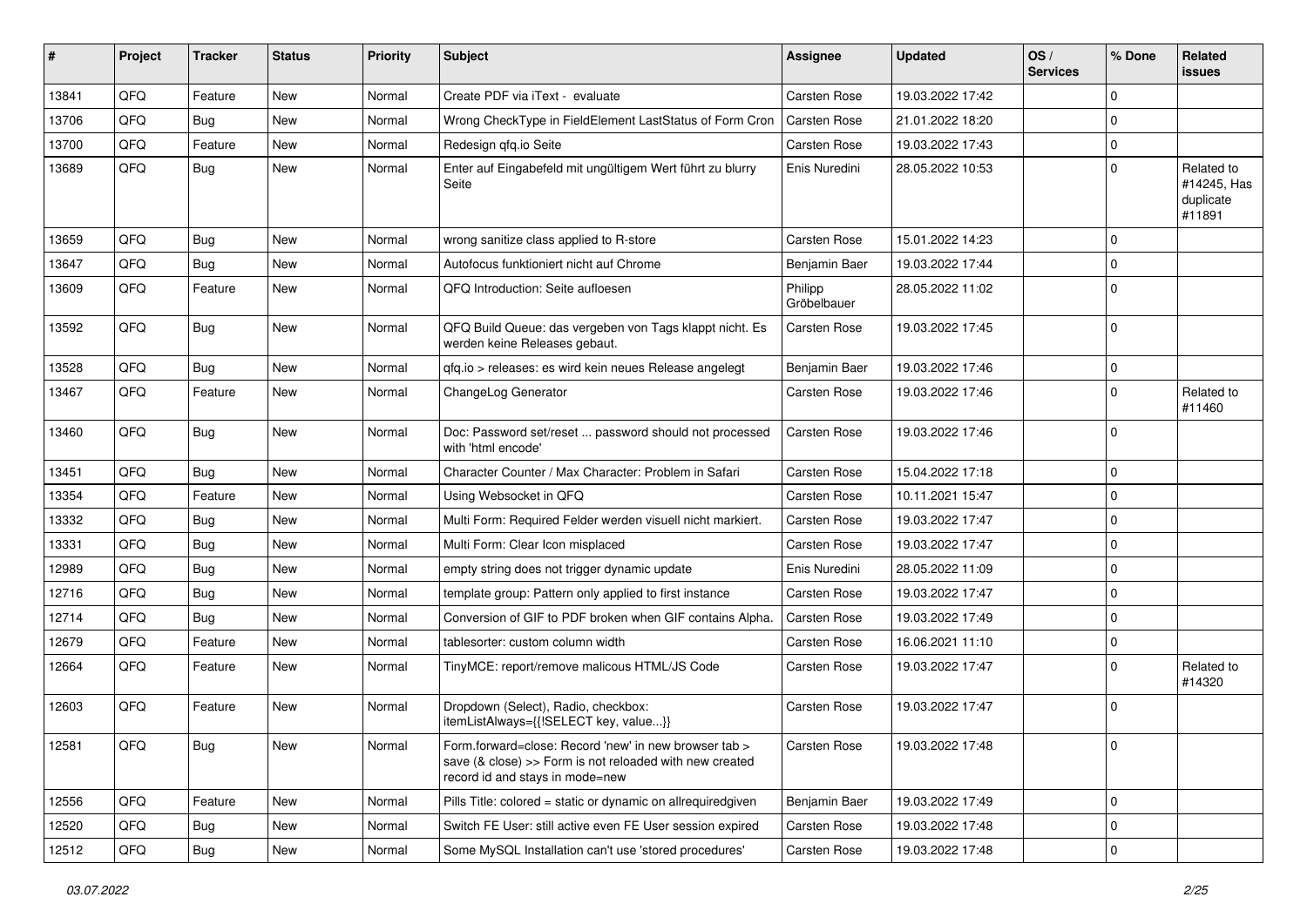| #     | Project | <b>Tracker</b> | <b>Status</b> | <b>Priority</b> | <b>Subject</b>                                                                                                      | <b>Assignee</b>     | <b>Updated</b>   | OS/<br><b>Services</b> | % Done      | <b>Related</b><br>issues                                              |
|-------|---------|----------------|---------------|-----------------|---------------------------------------------------------------------------------------------------------------------|---------------------|------------------|------------------------|-------------|-----------------------------------------------------------------------|
| 12490 | QFQ     | Feature        | <b>New</b>    | Normal          | Loading Plugins in QFQ - see what tinymce does. (lazy<br>loading)                                                   | Benjamin Baer       | 08.06.2022 10:37 |                        | 0           | Related to<br>#12611,<br>Related to<br>#10013,<br>Related to<br>#7732 |
| 12480 | QFQ     | Feature        | <b>New</b>    | Normal          | If QFQ upgrade is running, block further request                                                                    | Carsten Rose        | 03.05.2021 20:45 |                        | 0           |                                                                       |
| 12477 | QFQ     | Feature        | New           | Normal          | Support for refactoring: Form, FormElement, diverse<br>Tabellen/Spalten, tt-content Records                         | Carsten Rose        | 03.05.2021 20:45 |                        | 0           |                                                                       |
| 12476 | QFQ     | Feature        | <b>New</b>    | Normal          | clearMe: a) should trigger 'dirty', b) sticky on textarea resize                                                    | Benjamin Baer       | 04.01.2022 08:40 |                        | 0           | Related to<br>#9528                                                   |
| 12474 | QFQ     | Feature        | <b>New</b>    | Normal          | Check BaseConfigURL if it is given and the the last char is '/'                                                     | Carsten Rose        | 03.05.2021 20:45 |                        | 0           |                                                                       |
| 12465 | QFQ     | Feature        | New           | Normal          | QFQ Function: use in FE to fill StoreRecord                                                                         | <b>Carsten Rose</b> | 05.05.2021 21:58 |                        | 0           |                                                                       |
| 12413 | QFQ     | Feature        | New           | Normal          | STORE_TYPO3: enhance for {{be_users.email:T}},<br>{{fe_users.email:T}}                                              | Carsten Rose        | 03.05.2021 20:45 |                        | 0           | Related to<br>#12412,<br>Related to<br>#10012                         |
| 12412 | QFQ     | Feature        | <b>New</b>    | Normal          | Action/Escape qualifier 'e' (empty), '0': if given, an empty<br>string (or '0') will be treated as 'not found'      | Carsten Rose        | 08.05.2021 09:40 |                        | 0           | Related to<br>#12413,<br>Related to<br>#10012                         |
| 12400 | QFQ     | Feature        | <b>New</b>    | Normal          | Tutorial ist in QFQ Doku, Wird in der Suche gefunden, es<br>gibt aber kein Menupunkt - Inhalt ueberpruefen          | Carsten Rose        | 03.05.2021 20:45 |                        | 0           |                                                                       |
| 12330 | QFQ     | Feature        | <b>New</b>    | Normal          | Copy to input field / text area / TinyMCE                                                                           | Carsten Rose        | 07.04.2021 09:01 |                        | 0           |                                                                       |
| 12327 | QFQ     | Bug            | New           | Normal          | Copy to clipboard: Glyphicon can not be changed                                                                     | <b>Carsten Rose</b> | 27.12.2021 17:59 |                        | 0           |                                                                       |
| 12269 | QFQ     | Feature        | New           | Normal          | 2FA - Login                                                                                                         | <b>Carsten Rose</b> | 03.05.2021 20:45 |                        | 0           |                                                                       |
| 12187 | QFQ     | Bug            | New           | Normal          | Trigger FormAsFile() via Report: probably problem with multi<br>DB setup                                            | Carsten Rose        | 20.03.2021 21:20 |                        | 0           |                                                                       |
| 12163 | QFQ     | Feature        | <b>New</b>    | Normal          | Checkbox: table wrap                                                                                                | Carsten Rose        | 03.05.2021 20:51 |                        | 0           |                                                                       |
| 12162 | QFQ     | Feature        | New           | Normal          | FE.type=sendmail: personalized mailing (several mails) via<br>template                                              | Carsten Rose        | 03.05.2021 20:45 |                        | 0           |                                                                       |
| 12156 | QFQ     | Feature        | <b>New</b>    | Normal          | Form: Optional disable 'leave page'                                                                                 |                     | 03.05.2021 20:45 |                        | 0           |                                                                       |
| 12146 | QFQ     | Feature        | New           | Normal          | Autocron Job: Anzeigen wann der naechste Job ausgefuehrt   Carsten Rose<br>wird, resp das er nicht ausgefuehrt wird |                     | 15.03.2021 15:23 |                        | $\Omega$    |                                                                       |
| 12135 | QFQ     | Feature        | New           | Normal          | Subrecord: Notiz                                                                                                    |                     | 24.04.2021 16:58 |                        | 0           |                                                                       |
| 12133 | QFQ     | Bug            | New           | Normal          | NPM, phpSpreadSheet aktualisieren                                                                                   | Carsten Rose        | 15.03.2021 09:04 |                        | $\mathbf 0$ |                                                                       |
| 12119 | QFQ     | Feature        | New           | Normal          | AS paged: error message missing if there ist no 'r' argument.                                                       | Carsten Rose        | 03.05.2021 20:51 |                        | 0           |                                                                       |
| 12109 | QFQ     | Feature        | New           | Normal          | Donwload Link: Plain, SIP, Persistent Link, Peristent SIP -<br>new notation                                         | Carsten Rose        | 03.05.2021 20:45 |                        | 0           | Related to<br>#12085                                                  |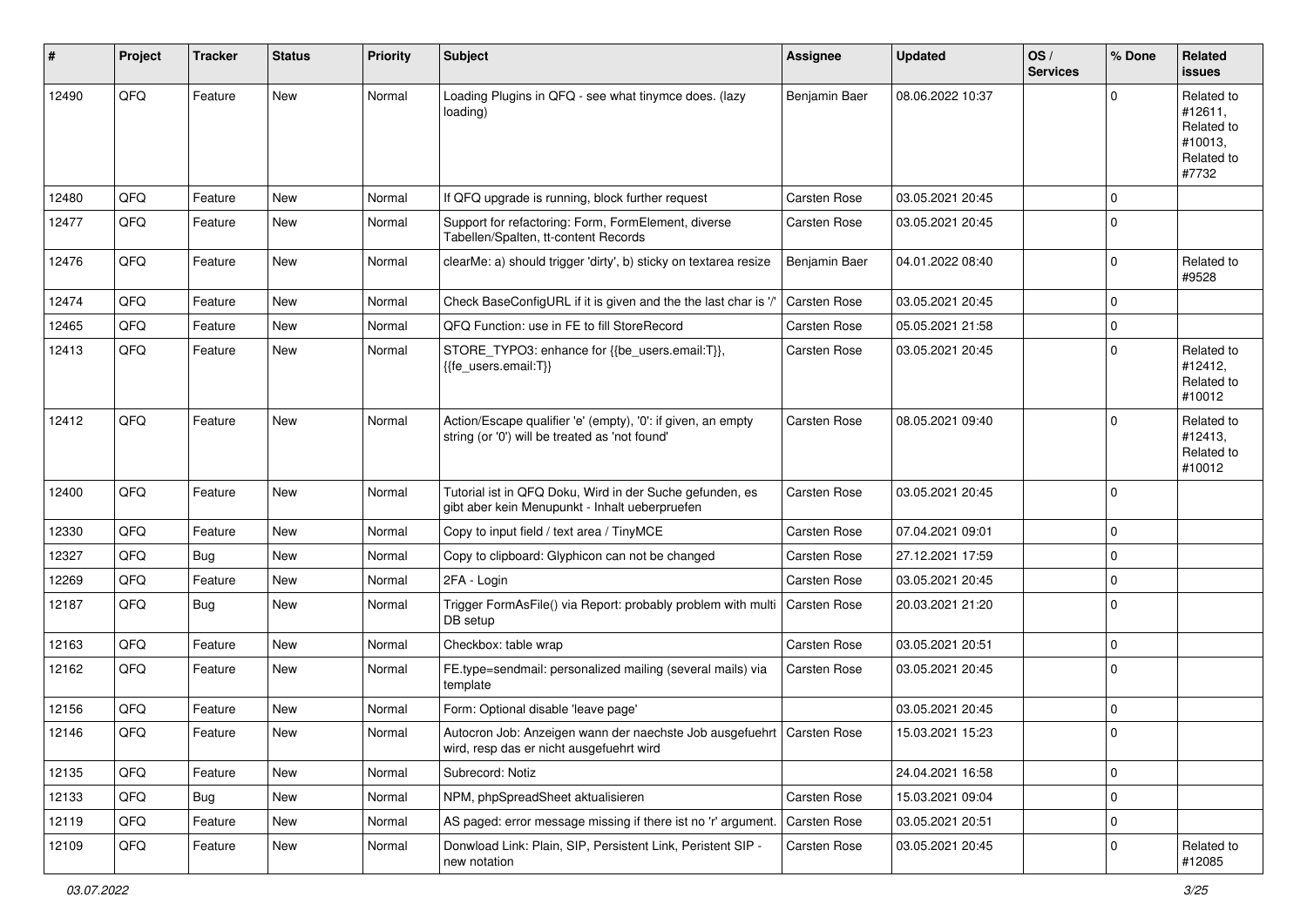| $\sharp$ | Project | <b>Tracker</b> | <b>Status</b> | <b>Priority</b> | <b>Subject</b>                                                                                       | <b>Assignee</b>                                        | <b>Updated</b>   | OS/<br><b>Services</b> | % Done      | Related<br><b>issues</b>                     |                      |
|----------|---------|----------------|---------------|-----------------|------------------------------------------------------------------------------------------------------|--------------------------------------------------------|------------------|------------------------|-------------|----------------------------------------------|----------------------|
| 12045    | QFQ     | <b>Bug</b>     | New           | Normal          | templateGroup afterSave FE: Aufruf ohne<br>sglHonorFormElements funktioniert nicht                   | Carsten Rose                                           | 18.02.2021 16:33 |                        | $\Omega$    |                                              |                      |
| 12040    | QFQ     | <b>Bug</b>     | <b>New</b>    | Normal          | FE Mode 'hidden' für zwei FEs auf einer Zeile                                                        | <b>Carsten Rose</b>                                    | 18.02.2021 10:13 |                        | 0           |                                              |                      |
| 12039    | QFQ     | Feature        | <b>New</b>    | Normal          | Missing htmlSpecialChar() in pre processing on form submit                                           |                                                        | 18.02.2021 00:09 |                        | $\mathbf 0$ | Related to<br>#14320                         |                      |
| 12038    | QFQ     | Feature        | <b>New</b>    | Normal          | a) STORE_VAR: filenameOnlyStripUniq, b) SP:<br>QSTRIPUNIQ()                                          |                                                        | 17.02.2021 23:55 |                        | $\mathbf 0$ |                                              |                      |
| 12024    | QFQ     | Feature        | New           | Normal          | Excel Export: text columns by default decode<br>htmlspeciachar()                                     | Carsten Rose                                           | 17.02.2021 23:55 |                        | $\Omega$    | Related to<br>#12022                         |                      |
| 12023    | QFQ     | Feature        | New           | Normal          | MySQL Stored Precdure: QDECODESPECIALCHAR()                                                          | <b>Carsten Rose</b>                                    | 16.02.2021 11:16 |                        | $\mathbf 0$ | Related to<br>#12022                         |                      |
| 11955    | QFQ     | Feature        | <b>New</b>    | Normal          | subrecord: new title option to set <th> attributes - e.g. to<br/>customize tablesorter options.</th> | attributes - e.g. to<br>customize tablesorter options. | Carsten Rose     | 03.05.2021 20:47       |             | $\mathbf 0$                                  | Related to<br>#11775 |
| 11892    | QFQ     | Feature        | New           | Normal          | tablesorter: columns with links are hard to order - new<br>qualifier 'Y: <ord>'</ord>                | Enis Nuredini                                          | 23.03.2022 09:22 |                        | $\mathbf 0$ |                                              |                      |
| 11775    | QFQ     | Feature        | New           | Normal          | Subrecord Tooltip pro Feld                                                                           | <b>Carsten Rose</b>                                    | 18.12.2020 15:22 |                        | 0           | Related to<br>#11955                         |                      |
| 11752    | QFQ     | <b>Bug</b>     | New           | Normal          | checkbox renders multiple input elements with same name                                              | Carsten Rose                                           | 17.12.2020 14:58 |                        | $\mathbf 0$ | Related to<br>#11750                         |                      |
| 11747    | QFQ     | Feature        | New           | Normal          | Maintenance Page with Redirect                                                                       | <b>Carsten Rose</b>                                    | 03.05.2021 20:47 |                        | $\mathbf 0$ | Related to<br>#11741                         |                      |
| 11716    | QFQ     | Feature        | New           | Normal          | Form an beliebiger Stelle im Report anzeigen                                                         |                                                        | 09.12.2020 09:47 |                        | 0           |                                              |                      |
| 11715    | QFQ     | <b>Bug</b>     | <b>New</b>    | Normal          | acceptZeroAsRequired and requiredOffButMark do not<br>coincide                                       |                                                        | 08.12.2020 12:13 |                        | $\mathbf 0$ |                                              |                      |
| 11702    | QFQ     | Feature        | <b>New</b>    | Normal          | HTML Special Char makes no sense for 'allbut' if '&' is<br>forbidden                                 | <b>Carsten Rose</b>                                    | 07.12.2021 16:35 |                        | $\mathbf 0$ | Related to<br>#5112,<br>Related to<br>#14320 |                      |
| 11695    | QFQ     | <b>Bug</b>     | <b>New</b>    | Normal          | MultiForm required FE Error                                                                          | <b>Carsten Rose</b>                                    | 04.12.2020 13:34 |                        | $\mathbf 0$ |                                              |                      |
| 11668    | QFQ     | <b>Bug</b>     | <b>New</b>    | Normal          | Play function.sql - problem with mysql                                                               | <b>Carsten Rose</b>                                    | 03.05.2021 20:48 |                        | 0           |                                              |                      |
| 11667    | QFQ     | <b>Bug</b>     | <b>New</b>    | Normal          | MySQL mariadb-server-10.3: Incorrect datetime value                                                  | Carsten Rose                                           | 03.05.2021 20:48 |                        | $\mathbf 0$ |                                              |                      |
| 11535    | QFQ     | Feature        | New           | Normal          | Ability to create SQL columns in frontend QFQ forms                                                  |                                                        | 17.11.2020 12:11 |                        | $\mathbf 0$ |                                              |                      |
| 11534    | QFG     | Feature        | New           | Normal          | Report: Action on selected rows - Table batchprocessing<br>feature                                   |                                                        | 18.11.2020 08:15 |                        | 0           |                                              |                      |
| 11523    | QFQ     | Feature        | New           | Normal          | Mit dynamic Update erkennen, ob Upload gemacht wurde                                                 | Carsten Rose                                           | 13.11.2020 15:07 |                        | $\mathbf 0$ | Related to<br>#9533                          |                      |
| 11522    | QFQ     | <b>Bug</b>     | New           | Normal          | Aus/Einblenden von Reitern                                                                           |                                                        | 13.11.2020 14:58 |                        | $\mathbf 0$ |                                              |                      |
| 11516    | QFG     | Feature        | New           | Normal          | Multi Page Form (Previous/Next Buttons)                                                              | Carsten Rose                                           | 16.03.2021 17:52 |                        | 0           |                                              |                      |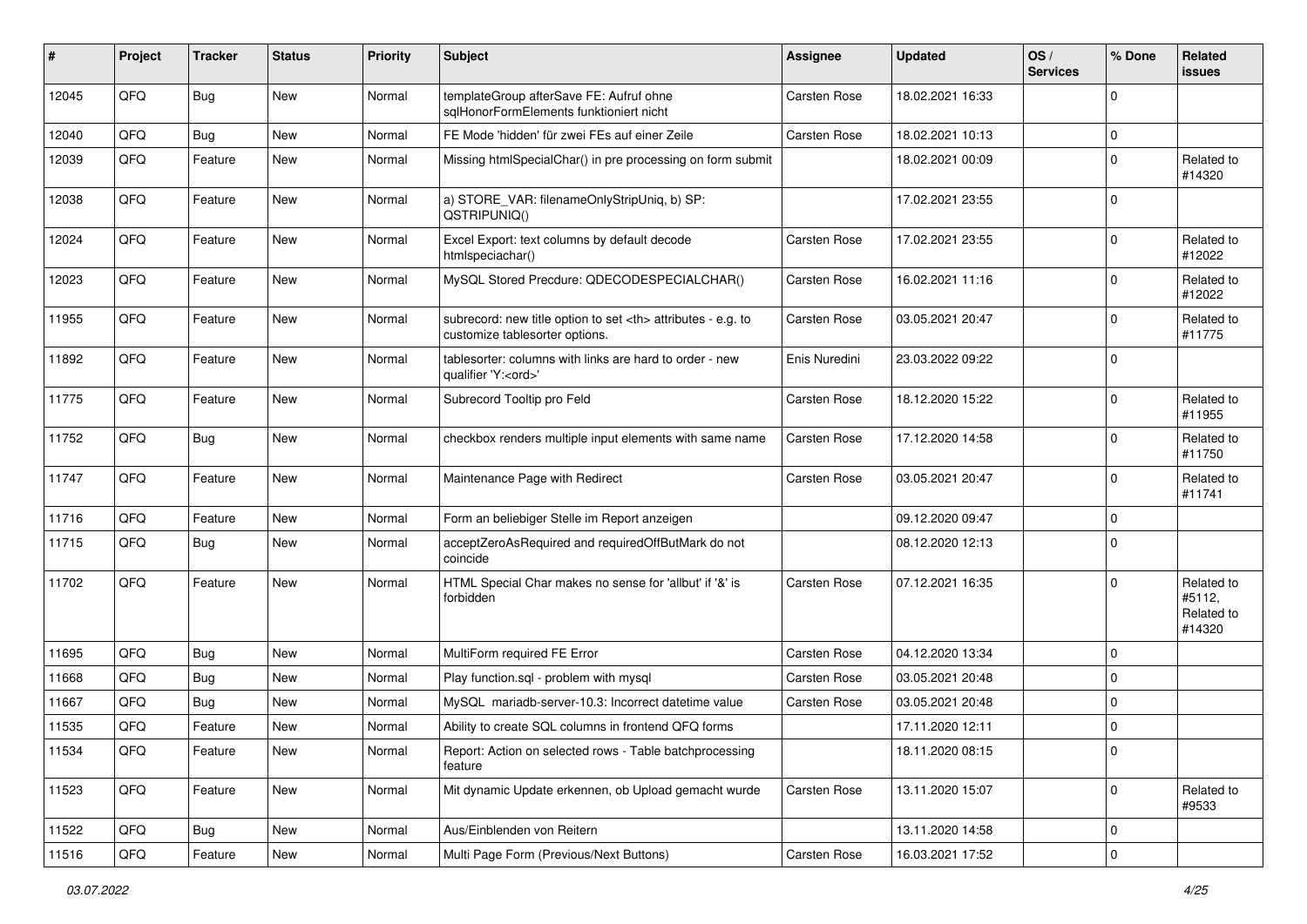| $\vert$ # | Project | <b>Tracker</b> | <b>Status</b> | <b>Priority</b> | <b>Subject</b>                                                                      | Assignee            | <b>Updated</b>   | OS/<br><b>Services</b> | % Done      | Related<br>issues                                                    |
|-----------|---------|----------------|---------------|-----------------|-------------------------------------------------------------------------------------|---------------------|------------------|------------------------|-------------|----------------------------------------------------------------------|
| 11504     | QFQ     | Feature        | <b>New</b>    | Normal          | Dynamic Update: Button text update for 'Save',' Close' &<br>'Delete'                | Carsten Rose        | 12.11.2020 23:44 |                        | $\Omega$    |                                                                      |
| 11460     | QFQ     | Feature        | <b>New</b>    | Normal          | Easier creation of changelog: gitchangelog                                          | Carsten Rose        | 12.06.2021 10:20 |                        | $\Omega$    | Related to<br>#13467                                                 |
| 11239     | QFQ     | <b>Bug</b>     | <b>New</b>    | Normal          | Radiobutton (plain): horizontales Rendern abhängig vom<br>Datentyp in der Datenbank | Carsten Rose        | 30.09.2020 18:37 |                        | $\Omega$    |                                                                      |
| 11080     | QFQ     | Feature        | <b>New</b>    | Normal          | Send MQTT messages                                                                  | Carsten Rose        | 29.08.2020 19:49 |                        | 0           |                                                                      |
| 10996     | QFQ     | Feature        | New           | Normal          | Download video via sip: no seek                                                     | Carsten Rose        | 12.08.2020 14:18 |                        | $\Omega$    |                                                                      |
| 10979     | QFQ     | Feature        | <b>New</b>    | Normal          | Ajax Calls an API - dataReport                                                      | <b>Carsten Rose</b> | 11.05.2022 12:15 |                        | 0           |                                                                      |
| 10976     | QFQ     | Feature        | New           | Normal          | Excel Export Verbesserungen                                                         | Carsten Rose        | 06.08.2020 10:56 |                        | $\Omega$    |                                                                      |
| 10937     | QFQ     | <b>Bug</b>     | <b>New</b>    | Normal          | Fehler mit abhängigen Select- Feldern beim Positionieren                            | Carsten Rose        | 12.11.2020 23:45 |                        | $\Omega$    |                                                                      |
| 10890     | QFQ     | Bug            | New           | Normal          | AutoCron hangs                                                                      |                     | 20.07.2020 13:56 |                        | 0           |                                                                      |
| 10874     | QFQ     | Feature        | <b>New</b>    | Normal          | Erstellen eines Foreign Keys in der Tabelle "FormElement"                           |                     | 13.07.2020 10:11 |                        | $\mathbf 0$ |                                                                      |
| 10819     | QFQ     | Feature        | <b>New</b>    | Normal          | Persistent SIP - second try                                                         | Carsten Rose        | 29.06.2020 23:02 |                        | $\Omega$    | Related to<br>#6261                                                  |
| 10763     | QFQ     | Feature        | <b>New</b>    | Normal          | form accessed and submitted despite logout?                                         |                     | 16.06.2020 11:43 |                        | $\Omega$    |                                                                      |
| 10759     | QFQ     | <b>Bug</b>     | New           | Normal          | emptyMeansNull - Feld falsch aktualisiert                                           |                     | 12.11.2020 23:45 |                        | $\Omega$    |                                                                      |
| 10714     | QFQ     | Feature        | <b>New</b>    | Normal          | multi Table Form                                                                    | Carsten Rose        | 16.03.2021 18:44 |                        | $\Omega$    |                                                                      |
| 10704     | QFQ     | <b>Bug</b>     | New           | Normal          | wkhtml problem rendering fullCalendar.js / fabric.js >><br>successor: puppeteer     | Carsten Rose        | 12.11.2020 23:45 |                        | $\Omega$    | Related to<br>#5024,<br>Related to<br>#4650,<br>Related to<br>#10715 |
| 10658     | QFQ     | <b>Bug</b>     | <b>New</b>    | Normal          | processReadOnly broken                                                              | Carsten Rose        | 27.05.2020 17:55 |                        | $\Omega$    |                                                                      |
| 10593     | QFQ     | Feature        | <b>New</b>    | Normal          | label2: text behind input element                                                   | Carsten Rose        | 16.05.2020 10:57 |                        | $\Omega$    |                                                                      |
| 10588     | QFQ     | <b>Bug</b>     | <b>New</b>    | Normal          | typeahed Tag: Doku anpassen                                                         | Carsten Rose        | 12.11.2020 23:45 |                        | 0           |                                                                      |
| 10463     | QFQ     | Feature        | New           | Normal          | Report link: expliztes setzen von HTML Tags (Bedarf fuer<br>'data-selenium' & 'id') | Enis Nuredini       | 23.03.2022 09:23 |                        | $\Omega$    | Related to<br>#7648                                                  |
| 10384     | QFQ     | Feature        | <b>New</b>    | Normal          | Parameter Exchange QFQ Instances                                                    |                     | 07.05.2020 09:38 |                        | $\pmb{0}$   |                                                                      |
| 10345     | QFQ     | Feature        | <b>New</b>    | Normal          | Templates - Patterns QFQ Style                                                      |                     | 03.05.2021 21:01 |                        | $\Omega$    | Related to<br>#10713                                                 |
| 10324     | QFQ     | <b>Bug</b>     | New           | Normal          | Excel Export mit Template funktioniert nur, wenn Template<br>vor uid kommt          |                     | 30.03.2020 11:20 |                        | $\mathbf 0$ | Related to<br>#10257                                                 |
| 10322     | QFQ     | <b>Bug</b>     | <b>New</b>    | Normal          | FormElement / Radio: missing column 'enum' >> FE not<br>reported                    | Carsten Rose        | 07.05.2020 09:37 |                        | $\Omega$    |                                                                      |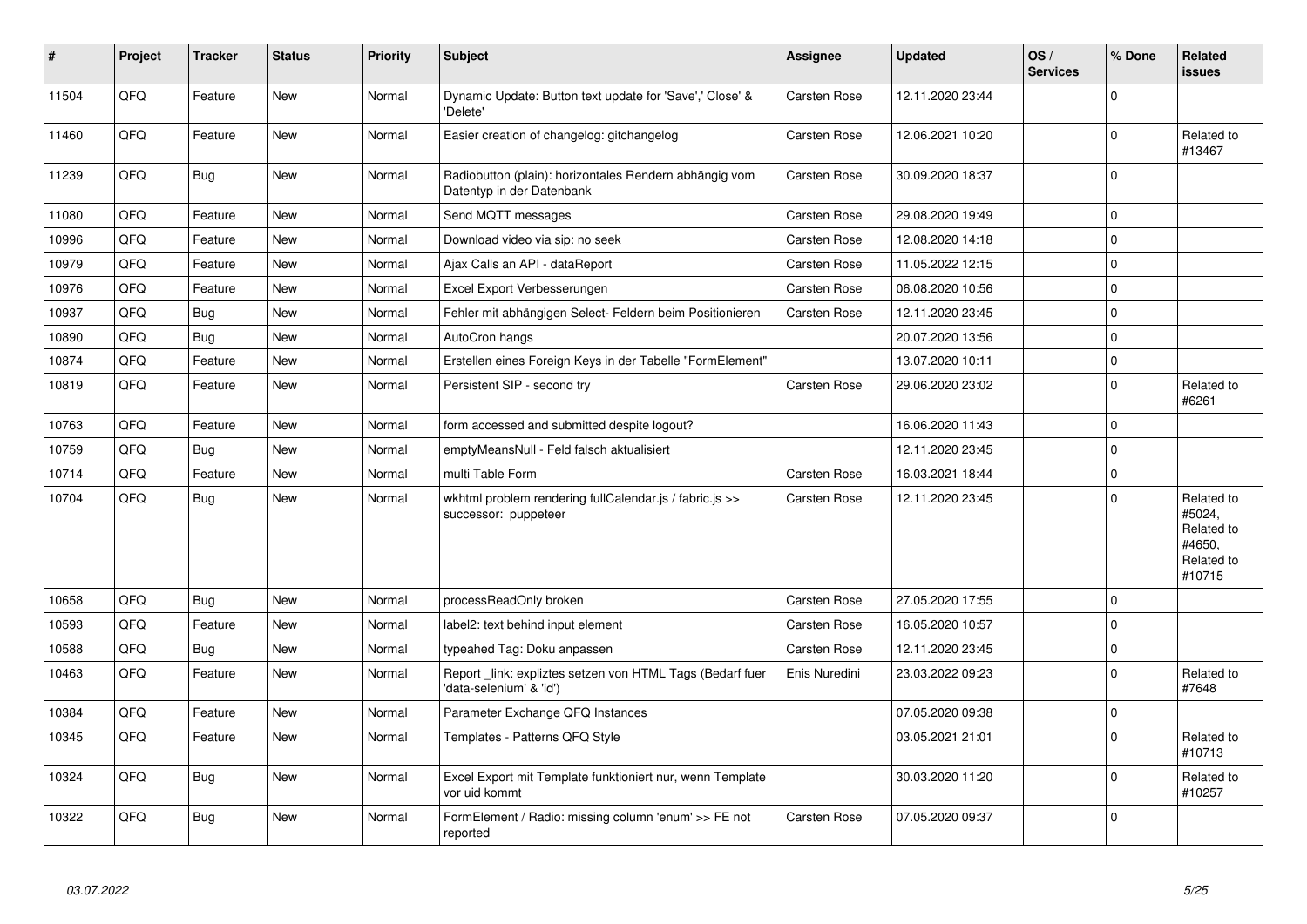| ∦     | Project | <b>Tracker</b> | <b>Status</b> | <b>Priority</b> | <b>Subject</b>                                                                                                                        | <b>Assignee</b> | <b>Updated</b>   | OS/<br><b>Services</b> | % Done      | Related<br>issues                                                    |
|-------|---------|----------------|---------------|-----------------|---------------------------------------------------------------------------------------------------------------------------------------|-----------------|------------------|------------------------|-------------|----------------------------------------------------------------------|
| 10119 | QFQ     | Feature        | <b>New</b>    | Normal          | Dropdown (selectlist) & TypeAhead: format and catagorize<br>list                                                                      | Carsten Rose    | 07.05.2020 09:36 |                        | $\Omega$    |                                                                      |
| 10082 | QFQ     | <b>Bug</b>     | New           | Normal          | FE.type=SELECT - 'sanatize' Class                                                                                                     | Carsten Rose    | 07.05.2020 09:36 |                        | $\Omega$    | Related to<br>#10081                                                 |
| 10080 | QFQ     | Feature        | <b>New</b>    | Normal          | Popup on 'save' / 'close': configure dialog (answer<br>yes/no/cancle/)                                                                | Carsten Rose    | 28.03.2021 20:52 |                        | $\mathbf 0$ | Is duplicate<br>of #12262                                            |
| 10014 | QFQ     | Feature        | <b>New</b>    | Normal          | Manual.rst: describe behaviour and process order of<br>fillStoreVar, slaveId, sqlBefore,                                              | Carsten Rose    | 01.02.2020 22:31 |                        | $\mathbf 0$ |                                                                      |
| 9983  | QFQ     | Feature        | <b>New</b>    | Normal          | Report Notation: new keyword 'range'                                                                                                  | Carsten Rose    | 01.02.2020 15:55 |                        | 0           |                                                                      |
| 9927  | QFQ     | Feature        | <b>New</b>    | Normal          | QFQ Update: a) Update nur machen wenn BE User<br>eingeloggt ist., b) Bei Fehler genaue Meldung welcher<br>Updateschritt Probleme hat. | Carsten Rose    | 22.01.2020 12:59 |                        | $\Omega$    |                                                                      |
| 9855  | QFQ     | Bug            | <b>New</b>    | Normal          | <b>Required Check</b>                                                                                                                 |                 | 01.02.2020 15:56 |                        | $\Omega$    |                                                                      |
| 9853  | QFQ     | Feature        | New           | Normal          | Check das SQL / QFQ / Mail Logfile geschrieben wird                                                                                   |                 | 09.01.2020 11:15 |                        | $\Omega$    |                                                                      |
| 9811  | QFQ     | Feature        | <b>New</b>    | Normal          | Report: tag every n'th row                                                                                                            | Carsten Rose    | 01.02.2020 23:22 |                        | $\mathbf 0$ |                                                                      |
| 9783  | QFQ     | <b>Bug</b>     | <b>New</b>    | Normal          | Email with special characters                                                                                                         | Carsten Rose    | 01.02.2020 23:22 |                        | $\Omega$    |                                                                      |
| 9781  | QFQ     | Feature        | New           | Normal          | Button: CSS class to make buttons smaller                                                                                             | Carsten Rose    | 01.02.2020 23:22 |                        | $\mathbf 0$ |                                                                      |
| 9777  | QFQ     | Feature        | <b>New</b>    | Normal          | Logging QFQ Variables                                                                                                                 | Carsten Rose    | 16.12.2019 17:17 |                        | $\mathbf 0$ |                                                                      |
| 9773  | QFQ     | <b>Bug</b>     | <b>New</b>    | Normal          | form.parameter.formModeGlobal=requiredOff                                                                                             | Carsten Rose    | 01.02.2020 15:56 |                        | $\mathbf 0$ |                                                                      |
| 9707  | QFQ     | Feature        | <b>New</b>    | Normal          | SIP security: encode pageld and check pageld on decode                                                                                | Carsten Rose    | 01.02.2020 23:22 |                        | 0           |                                                                      |
| 9706  | QFQ     | Feature        | <b>New</b>    | Normal          | Multi File Upload (hidden template group)                                                                                             | Carsten Rose    | 01.02.2020 23:22 |                        | $\Omega$    | Related to<br>#7521,<br>Related to<br>#5562,<br>Related to<br>#13330 |
| 9602  | QFQ     | Feature        | <b>New</b>    | Normal          | Form definition as JSON                                                                                                               | Carsten Rose    | 01.02.2020 23:21 |                        | $\Omega$    | Related to<br>#9600                                                  |
| 9537  | QFQ     | Feature        | <b>New</b>    | Normal          | FormEditor: Edit fieldset in FrontEnd                                                                                                 | Carsten Rose    | 01.02.2020 23:22 |                        | 0           |                                                                      |
| 9533  | QFQ     | Bug            | <b>New</b>    | Normal          | FE.type=upload: Check in 'beforeSave' if upload is given                                                                              | Carsten Rose    | 01.02.2020 23:22 |                        | $\mathbf 0$ | Related to<br>#11523                                                 |
| 9352  | QFQ     | Feature        | New           | Normal          | FE 'Native' fire slaveld, sqlAfter, sqlIns                                                                                            | Carsten Rose    | 01.02.2020 23:22 |                        | $\Omega$    |                                                                      |
| 9348  | QFQ     | Feature        | New           | Normal          | defaultThumbnailSize: pre render thumbnails                                                                                           | Carsten Rose    | 12.06.2021 09:05 |                        | 0           |                                                                      |
| 9317  | QFQ     | Bug            | New           | Normal          | FE.type=note: with dynamic show/hidden an empty label<br>causes trouble                                                               | Carsten Rose    | 01.02.2020 23:22 |                        | 0           |                                                                      |
| 9221  | QFQ     | Feature        | New           | Normal          | typeAhead: Zeichenlimite ausschalten                                                                                                  | Carsten Rose    | 29.06.2022 22:36 |                        | $\pmb{0}$   |                                                                      |
| 9208  | QFQ     | Feature        | New           | Normal          | Manage 'recent' records                                                                                                               | Carsten Rose    | 01.02.2020 23:22 |                        | $\pmb{0}$   |                                                                      |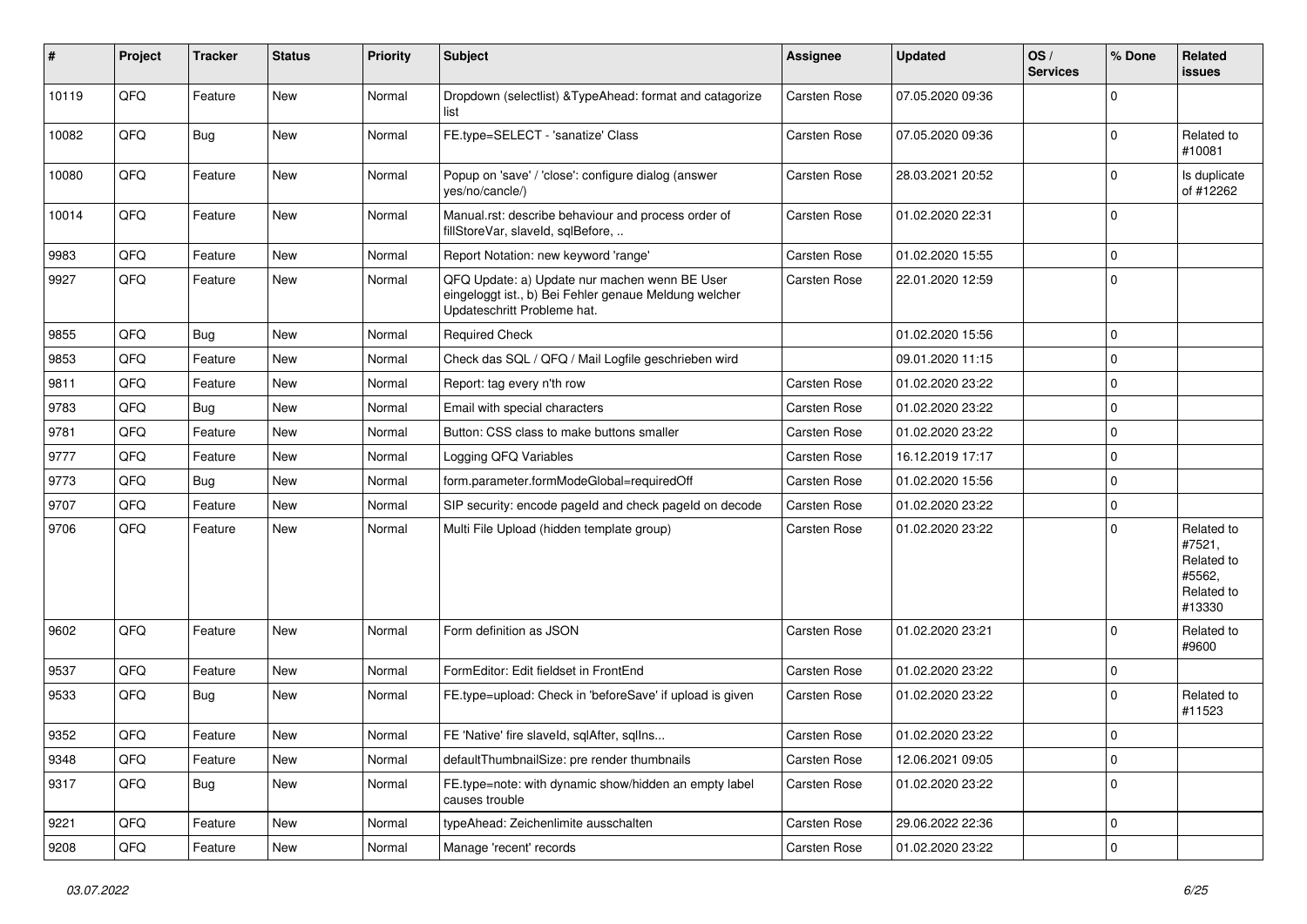| #    | Project | <b>Tracker</b> | <b>Status</b> | <b>Priority</b> | Subject                                                                                                | <b>Assignee</b>     | <b>Updated</b>   | OS/<br><b>Services</b> | % Done      | Related<br><b>issues</b> |
|------|---------|----------------|---------------|-----------------|--------------------------------------------------------------------------------------------------------|---------------------|------------------|------------------------|-------------|--------------------------|
| 9177 | QFQ     | <b>Bug</b>     | New           | Normal          | Bug? QFQ tries to save an action FE, which has real<br>existing column name                            | <b>Carsten Rose</b> | 01.02.2020 23:22 |                        | 0           |                          |
| 9136 | QFQ     | Feature        | New           | Normal          | Create ZIP files with dynamic PDFs                                                                     | <b>Carsten Rose</b> | 01.02.2020 23:22 |                        | 0           |                          |
| 9129 | QFQ     | Feature        | New           | Normal          | sqlValidate: Message as notification, not as error                                                     | Carsten Rose        | 01.02.2020 23:22 |                        | 0           | Related to<br>#9128      |
| 9128 | QFQ     | Feature        | New           | Normal          | Error Message: not replaced variables- a) replace back to<br>'{{', b) underline                        | <b>Carsten Rose</b> | 01.02.2020 23:22 |                        | $\Omega$    | Related to<br>#9129      |
| 9127 | QFQ     | <b>Bug</b>     | <b>New</b>    | Normal          | Error Message: change 'roll over' color - text not readable                                            | Carsten Rose        | 01.02.2020 23:22 |                        | 0           |                          |
| 9077 | QFQ     | Bug            | New           | Normal          | typeAheadSql: report broken SQL                                                                        | Carsten Rose        | 29.06.2022 22:35 |                        | 0           | Related to<br>#4018      |
| 9013 | QFQ     | Bug            | <b>New</b>    | Normal          | Error in Twig template not handled                                                                     | Carsten Rose        | 20.10.2021 13:43 |                        | 0           |                          |
| 8975 | QFQ     | Feature        | New           | Normal          | Report Notation: 2.0                                                                                   | Carsten Rose        | 01.02.2020 23:22 |                        | 0           | Related to<br>#8963      |
| 8806 | QFQ     | Feature        | <b>New</b>    | Normal          | SQL Function nl2br                                                                                     | <b>Carsten Rose</b> | 01.02.2020 23:22 |                        | 0           |                          |
| 8719 | QFQ     | Feature        | New           | Normal          | extraButtonLock: add support for 0/1                                                                   | <b>Carsten Rose</b> | 01.02.2020 23:22 |                        | 0           |                          |
| 8702 | QFQ     | Feature        | New           | Normal          | Load Record which is locked: missing user info                                                         | <b>Carsten Rose</b> | 11.12.2019 16:16 |                        | 0           | Related to<br>#9789      |
| 8336 | QFQ     | Feature        | New           | Normal          | Form > modified > Close New: a) Optional disable popup, b)<br>custom text, c) mode on save: closelstay | <b>Carsten Rose</b> | 01.02.2020 23:22 |                        | $\mathbf 0$ | Related to<br>#8335      |
| 8217 | QFQ     | Feature        | New           | Normal          | if-elseif-else construct                                                                               | Carsten Rose        | 16.03.2021 18:41 |                        | 0           | Related to<br>#10716     |
| 8187 | QFQ     | Feature        | New           | Normal          | Subrecord: enable/hide new button - make new/edit/delete<br>customizeable.                             | Carsten Rose        | 06.03.2021 18:44 |                        | 0           | Related to<br>#11326     |
| 8089 | QFQ     | Feature        | New           | Normal          | Copy/Paste for FormElements                                                                            | <b>Carsten Rose</b> | 01.02.2020 23:22 |                        | 0           |                          |
| 8049 | QFQ     | Bug            | New           | Normal          | FE.type=note, column 'value': text moves some pixel to top<br>after save                               | Carsten Rose        | 01.02.2020 23:22 |                        | 0           |                          |
| 7924 | QFQ     | Feature        | New           | Normal          | Radio/Checkbox with Tooltip                                                                            | Carsten Rose        | 01.02.2020 23:22 |                        | 0           |                          |
| 7920 | QFQ     | Feature        | <b>New</b>    | Normal          | FE: Syntax Highlight, Zeinlenumbruch                                                                   | <b>Carsten Rose</b> | 01.02.2020 10:03 |                        | 0           |                          |
| 7890 | QFQ     | <b>Bug</b>     | New           | Normal          | FormElement 'required': extraButtonInfo not aligned                                                    | Carsten Rose        | 11.06.2021 21:17 |                        | 0           | Related to<br>#11517     |
| 7812 | QFQ     | Feature        | New           | Normal          | FE 'Subrecord' - new option 'subrecordShowFilter',<br>'subrecordPaging'                                | Carsten Rose        | 01.02.2020 23:22 |                        | 0           |                          |
| 7795 | QFQ     | Bug            | New           | Normal          | Readonly Form: Typeahead-Felder                                                                        | Carsten Rose        | 01.02.2020 23:22 |                        | $\mathbf 0$ | Related to<br>#10640     |
| 7685 | QFQ     | Bug            | New           | Normal          | Open FormElement from QFQ error message and save<br>modified record: error about missing {{formId:F}}  | Carsten Rose        | 01.02.2020 23:22 |                        | 0           |                          |
| 7683 | QFQ     | Feature        | New           | Normal          | Special column names in '{{ SELECT  AS _link }}' should<br>be detected                                 | Carsten Rose        | 01.02.2020 23:21 |                        | 0           |                          |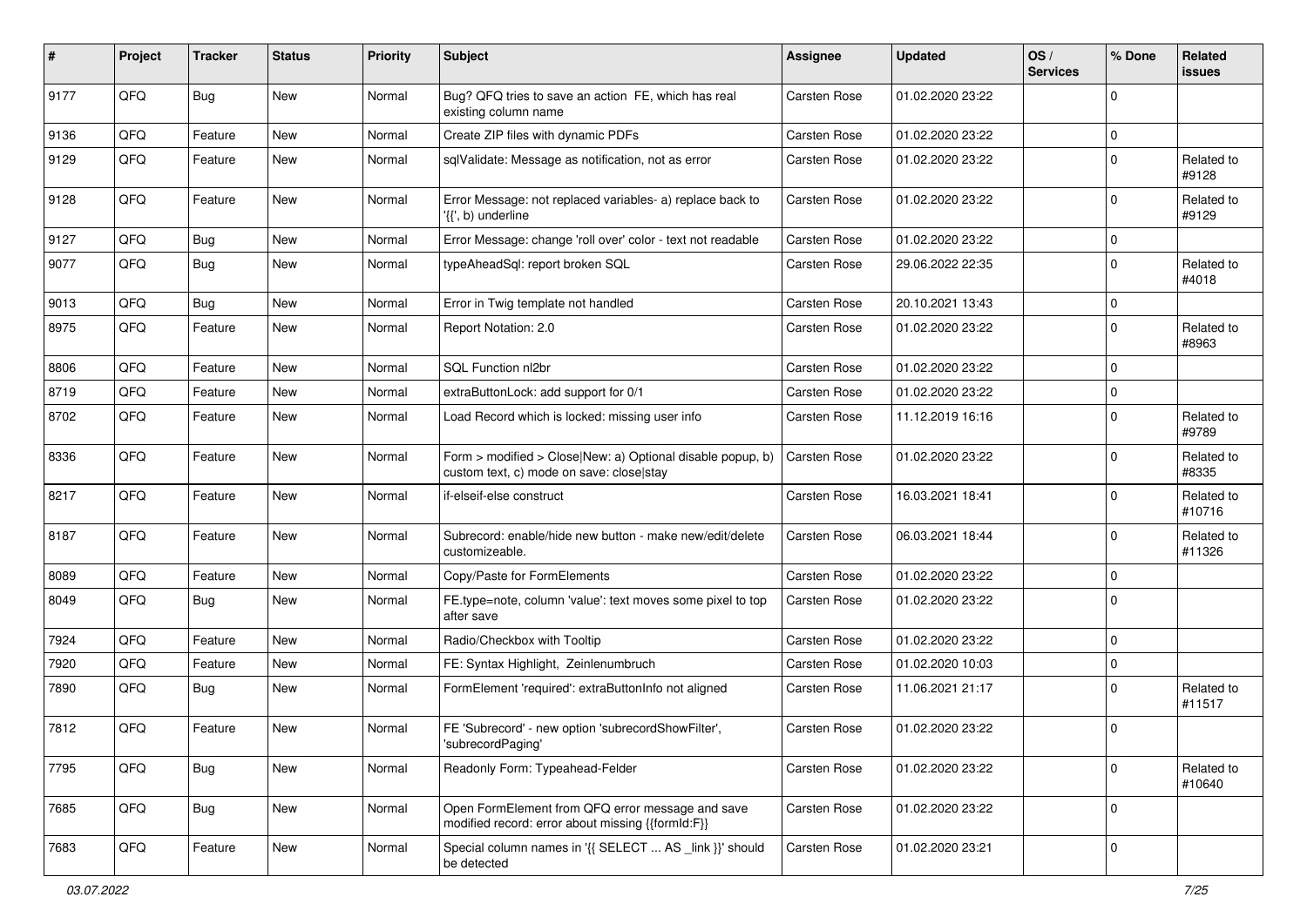| #    | Project | <b>Tracker</b> | <b>Status</b> | <b>Priority</b> | <b>Subject</b>                                                                                                   | Assignee            | <b>Updated</b>   | OS/<br><b>Services</b> | % Done      | Related<br>issues      |
|------|---------|----------------|---------------|-----------------|------------------------------------------------------------------------------------------------------------------|---------------------|------------------|------------------------|-------------|------------------------|
| 7681 | QFQ     | Feature        | <b>New</b>    | Normal          | Optional switch off 'check for modified record'                                                                  | Carsten Rose        | 01.02.2020 23:21 |                        | $\Omega$    |                        |
| 7660 | QFQ     | Feature        | New           | Normal          | IMAP: import mails to DB, move / delete mails                                                                    | Carsten Rose        | 01.02.2020 09:52 |                        | $\Omega$    |                        |
| 7574 | QFQ     | <b>Bug</b>     | <b>New</b>    | Normal          | Substitute error: form element not reported / dont parse<br>Form.note                                            | Carsten Rose        | 01.02.2020 23:21 |                        | $\Omega$    |                        |
| 7547 | QFQ     | Bug            | <b>New</b>    | Normal          | Error Message in afterSave: wrong parameter column<br>reported                                                   | Carsten Rose        | 01.02.2020 23:22 |                        | $\Omega$    |                        |
| 7524 | QFQ     | <b>Bug</b>     | New           | Normal          | QFQ throws a 'General Error' if 'fileadmin/protected/log/' is<br>not writeable                                   | <b>Carsten Rose</b> | 01.02.2020 23:22 |                        | $\Omega$    |                        |
| 7521 | QFQ     | Feature        | <b>New</b>    | Normal          | TemplateGroup: fe.type=upload                                                                                    | Carsten Rose        | 01.02.2020 23:21 |                        | $\mathbf 0$ | Related to<br>#9706    |
| 7520 | QFQ     | Feature        | New           | Normal          | QR Code:  AS _qr ( AS _link)                                                                                     | Carsten Rose        | 01.02.2020 23:22 |                        | $\Omega$    |                        |
| 7519 | QFQ     | Feature        | <b>New</b>    | Normal          | Select: Multi                                                                                                    | Carsten Rose        | 01.02.2020 23:22 |                        | 0           |                        |
| 7513 | QFQ     | Bug            | <b>New</b>    | Normal          | Radios not correct aligned                                                                                       | Carsten Rose        | 01.02.2020 23:22 |                        | $\Omega$    |                        |
| 7512 | QFQ     | <b>Bug</b>     | <b>New</b>    | Normal          | FE: inputType=number >> 'pattern' is not respected                                                               | Carsten Rose        | 01.02.2020 23:22 |                        | 0           |                        |
| 7481 | QFQ     | Feature        | New           | Normal          | Detect 'BaseUrl' automatically                                                                                   | Carsten Rose        | 01.02.2020 23:21 |                        | 0           |                        |
| 7480 | QFQ     | Feature        | New           | Normal          | Record History (Undo / Redo)                                                                                     | Carsten Rose        | 11.12.2019 16:16 |                        | $\pmb{0}$   | Related to<br>#2361    |
| 7342 | QFQ     | Feature        | <b>New</b>    | Normal          | add content = hide this                                                                                          | Carsten Rose        | 01.02.2020 23:21 |                        | $\Omega$    |                        |
| 7280 | QFQ     | Feature        | New           | Normal          | recently used table                                                                                              | Carsten Rose        | 01.02.2020 23:21 |                        | $\Omega$    |                        |
| 7261 | QFQ     | Bug            | <b>New</b>    | Normal          | Report pathFilename for user without path, only the filename                                                     | Carsten Rose        | 01.02.2020 23:21 |                        | $\Omega$    |                        |
| 7239 | QFQ     | Feature        | New           | Normal          | TinyMCE: html tag whitelist                                                                                      | Carsten Rose        | 01.02.2020 23:21 |                        | $\mathbf 0$ | Related to<br>#14320   |
| 7219 | QFQ     | <b>Bug</b>     | New           | Normal          | typeSheadSql / typeAheadSqlPrefetch: change to curly<br>braces                                                   | Carsten Rose        | 01.02.2020 23:21 |                        | $\Omega$    |                        |
| 7175 | QFQ     | Feature        | New           | Normal          | Upload: md5 hash as filename                                                                                     | Carsten Rose        | 01.02.2020 23:21 |                        | $\mathbf 0$ |                        |
| 7119 | QFQ     | Feature        | New           | Normal          | Upload: scaleDownWidth, scaleDownHeight                                                                          | Carsten Rose        | 01.02.2020 23:21 |                        | $\Omega$    |                        |
| 7109 | QFQ     | Feature        | New           | Normal          | Dynamic Updates: row/element hide                                                                                | Carsten Rose        | 01.02.2020 23:22 |                        | $\Omega$    | Has duplicate<br>#4081 |
| 7102 | QFQ     | Feature        | New           | Normal          | Comment sign in report: '#' and '--'                                                                             | Carsten Rose        | 01.02.2020 23:21 |                        | $\Omega$    |                        |
| 7099 | QFQ     | Feature        | New           | Normal          | Redesign FormEditor                                                                                              | Carsten Rose        | 01.02.2020 23:21 |                        | $\Omega$    |                        |
| 7014 | QFQ     | Bug            | New           | Normal          | Sending invalid emails succeeds when<br>debug.redirectAllMailTo is set                                           | Carsten Rose        | 01.02.2020 23:21 |                        | $\Omega$    |                        |
| 7002 | QFQ     | <b>Bug</b>     | <b>New</b>    | Normal          | Dynamic Update: row does not disappear / appear                                                                  | Carsten Rose        | 01.02.2020 23:22 |                        | $\Omega$    |                        |
| 6912 | QFQ     | Bug            | New           | Normal          | error Message Var 'deadline' already set in SIP - in Form<br>with FE.value={{deadline:R:::{{deadlinePeriod:Y}}}} | Carsten Rose        | 01.02.2020 23:21 |                        | $\Omega$    |                        |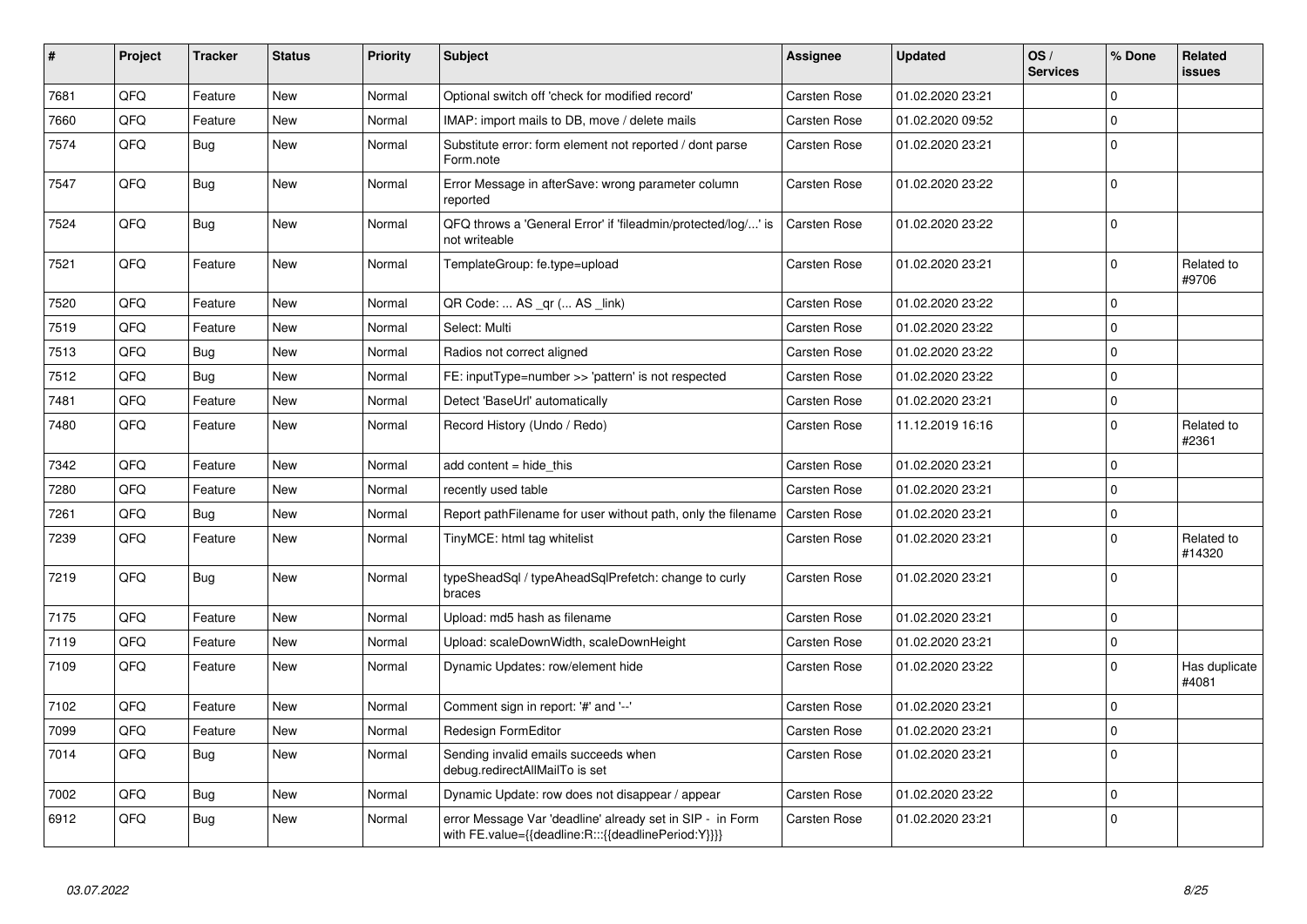| ∦    | Project | <b>Tracker</b> | <b>Status</b> | <b>Priority</b> | <b>Subject</b>                                                                                                             | <b>Assignee</b>     | <b>Updated</b>   | OS/<br><b>Services</b> | % Done         | Related<br>issues                                  |
|------|---------|----------------|---------------|-----------------|----------------------------------------------------------------------------------------------------------------------------|---------------------|------------------|------------------------|----------------|----------------------------------------------------|
| 6855 | QFQ     | Feature        | New           | Normal          | With {{feUser:U}}!={{feUser:T}}: Save / Delete: only possible<br>with {{feUserSave:U}}='yes' and '{{feUserDelete:U}}='yes' | Carsten Rose        | 01.02.2020 23:21 |                        | $\Omega$       |                                                    |
| 6765 | QFQ     | Feature        | <b>New</b>    | Normal          | Moeglichkeit via QFQ eigene Logs zu schreiben                                                                              | Carsten Rose        | 01.02.2020 23:21 |                        | $\mathbf 0$    |                                                    |
| 6723 | QFQ     | Feature        | <b>New</b>    | Normal          | Report QFQ Installation and Version                                                                                        | Carsten Rose        | 12.06.2021 09:07 |                        | $\mathbf 0$    |                                                    |
| 6677 | QFQ     | <b>Bug</b>     | New           | Normal          | Error message FE Action Element: no/wrong FE reference<br>who cause the problem.                                           | Carsten Rose        | 01.02.2020 23:21 |                        | $\mathbf 0$    |                                                    |
| 6602 | QFQ     | Feature        | New           | Normal          | Formlet: in Report auf Mausklick ein mini-form oeffnen                                                                     | Carsten Rose        | 11.12.2019 16:16 |                        | $\mathbf 0$    |                                                    |
| 6594 | QFQ     | Feature        | New           | Normal          | Excel: on download, check if there is a valid sip                                                                          | Carsten Rose        | 01.02.2020 23:21 |                        | $\mathbf 0$    |                                                    |
| 6483 | QFQ     | <b>Bug</b>     | New           | Normal          | R Store funktioniert nicht bei 'Report Notation' im FE                                                                     | Carsten Rose        | 01.02.2020 23:21 |                        | $\mathbf 0$    |                                                    |
| 6462 | QFQ     | <b>Bug</b>     | New           | Normal          | File Upload: Nutzlose Fehlermeldung wenn Datei zu gross                                                                    | Carsten Rose        | 01.02.2020 23:21 |                        | $\mathbf 0$    | Related to<br>#6139                                |
| 6437 | QFQ     | Feature        | <b>New</b>    | Normal          | Neuer Mode Button bei FormElementen                                                                                        | Carsten Rose        | 01.02.2020 23:21 |                        | $\Omega$       | Related to<br>#9668.<br><b>Blocked by</b><br>#9678 |
| 6292 | QFQ     | Feature        | <b>New</b>    | Normal          | Download: File speichern mit Hash aber original Filename in<br>der Datenbank vermerken fuer Downloads                      | <b>Carsten Rose</b> | 01.02.2020 23:21 |                        | $\Omega$       |                                                    |
| 6289 | QFQ     | Feature        | <b>New</b>    | Normal          | Form: Log                                                                                                                  | Carsten Rose        | 01.02.2020 23:21 |                        | $\mathbf 0$    |                                                    |
| 6261 | QFQ     | Feature        | New           | Normal          | Persistent SIP                                                                                                             | Carsten Rose        | 12.06.2021 09:07 |                        | $\mathbf 0$    | Related to<br>#10819                               |
| 5782 | QFQ     | Feature        | New           | Normal          | NextCloud API                                                                                                              | <b>Carsten Rose</b> | 01.02.2020 10:02 |                        | $\mathbf 0$    |                                                    |
| 5576 | QFQ     | <b>Bug</b>     | New           | Normal          | Using MySQL 'DROP' requires privilege - wich is not really<br>necessary.                                                   | Carsten Rose        | 01.02.2020 23:21 |                        | $\Omega$       |                                                    |
| 5559 | QFQ     | Bug            | New           | Normal          | FE.type = Upload: 'accept' might contain variables                                                                         | Carsten Rose        | 11.05.2020 21:23 |                        | $\mathbf 0$    |                                                    |
| 5345 | QFQ     | Feature        | New           | Normal          | Report: UPDATE / INSERT / DELETE statements should<br>trigger subqueries, depending on the result.                         | Carsten Rose        | 27.05.2020 16:11 |                        | $\mathbf 0$    |                                                    |
| 5305 | QFQ     | <b>Bug</b>     | <b>New</b>    | Normal          | Upload FormElement: nicht disabled by readonly Form                                                                        | Carsten Rose        | 16.06.2021 13:43 |                        | $\Omega$       | Related to<br>#9347,<br>Related to<br>#9834        |
| 5131 | QFQ     | Feature        | New           | Normal          | Activate Spin Gear ('wait/busy' indicator) via LINK attribute                                                              | <b>Carsten Rose</b> | 01.02.2020 23:21 |                        | $\mathbf 0$    |                                                    |
| 4756 | QFQ     | Bug            | New           | Normal          | Form dirty even nothing changes                                                                                            | Carsten Rose        | 11.12.2019 16:16 |                        | $\Omega$       |                                                    |
| 4413 | QFQ     | Feature        | New           | Normal          | fieldset: show/hidden, modeSql, dynamicUpdate                                                                              | Carsten Rose        | 09.02.2022 15:19 |                        | $\mathbf 0$    |                                                    |
| 4250 | QFQ     | Feature        | New           | Normal          | AutoCron in QFQ via PHP                                                                                                    | Carsten Rose        | 01.02.2020 23:21 |                        | 0              | Related to<br>#3292,<br>Related to<br>#3291        |
| 4082 | QFQ     | Feature        | New           | Normal          | Dynamic Update: modeSql - useful default                                                                                   | Carsten Rose        | 01.02.2020 23:22 |                        | $\overline{0}$ |                                                    |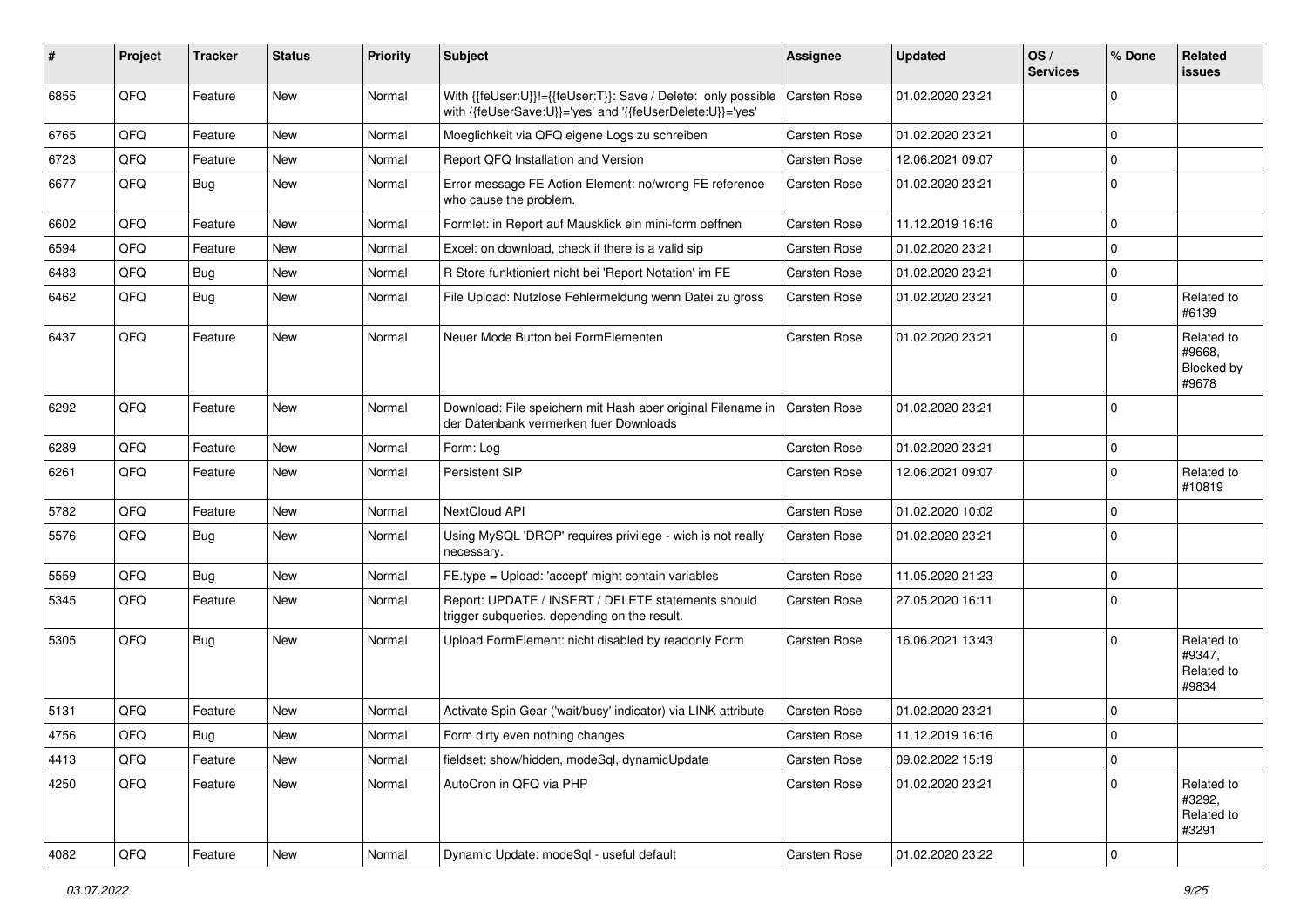| #     | Project | <b>Tracker</b> | <b>Status</b> | <b>Priority</b> | <b>Subject</b>                                                                                                                        | <b>Assignee</b>     | <b>Updated</b>   | OS/<br><b>Services</b> | % Done      | Related<br><b>issues</b>                                               |
|-------|---------|----------------|---------------|-----------------|---------------------------------------------------------------------------------------------------------------------------------------|---------------------|------------------|------------------------|-------------|------------------------------------------------------------------------|
| 4050  | QFQ     | Feature        | New           | Normal          | sql.log: 1) FormElement ID which causes a specific action,<br>2) Result in the same row.                                              | Carsten Rose        | 15.04.2020 11:35 |                        | $\Omega$    | Related to<br>#5458                                                    |
| 4023  | QFQ     | Feature        | New           | Normal          | prepared statements - FE action: salveld, sqllnsert,<br>sqlUpdate, sqlDelete, sqlBefore, sqlAfter                                     | <b>Carsten Rose</b> | 11.12.2019 16:15 |                        | $\mathbf 0$ |                                                                        |
| 4018  | QFQ     | Feature        | New           | Normal          | typeahead: long query parameter / answer triggers 'Attack<br>detected' and purges current SIP storage.                                | Carsten Rose        | 29.06.2022 22:46 |                        | $\mathbf 0$ | Related to<br>#9077                                                    |
| 3864  | QFQ     | Feature        | <b>New</b>    | Normal          | Encrypt / decrypt field                                                                                                               | Enis Nuredini       | 30.06.2022 16:29 |                        | $\mathbf 0$ |                                                                        |
| 3547  | QFQ     | Bug            | New           | Normal          | FE of type 'note' causes writing of empty fields.                                                                                     | Carsten Rose        | 01.02.2020 23:21 |                        | $\mathbf 0$ |                                                                        |
| 3504  | QFQ     | Feature        | New           | Normal          | Logging: welche Action FEs werden wann wie ausgefuehrt                                                                                | <b>Carsten Rose</b> | 01.02.2020 23:21 |                        | $\Omega$    | Related to<br>#5458.<br>Related to<br>#4092                            |
| 3432  | QFQ     | Feature        | New           | Normal          | subrecord: dynamicUpdate                                                                                                              | <b>Carsten Rose</b> | 11.06.2020 21:10 |                        | $\mathbf 0$ | Related to<br>#5691                                                    |
| 2361  | QFQ     | Feature        | New           | Normal          | Logging wer/wann/wo welches Formular aufgerufen hat                                                                                   | Carsten Rose        | 11.12.2019 16:15 |                        | $\Omega$    | Related to<br>#4432,<br>Related to<br>#7480                            |
| 14187 | QFQ     | Feature        | <b>New</b>    | High            | qfq.log: show current URL                                                                                                             | <b>Carsten Rose</b> | 28.05.2022 11:02 |                        | $\Omega$    | Related to<br>#13933,<br>Related to<br>#12532,<br>Related to<br>#11893 |
| 13757 | QFQ     | Feature        | New           | High            | QR / Bar-Code Plugin                                                                                                                  | Enis Nuredini       | 19.03.2022 17:43 |                        | 0           |                                                                        |
| 13716 | QFQ     | Bug            | New           | High            | Firefox ask to store username/password                                                                                                | Enis Nuredini       | 30.05.2022 09:31 |                        | $\Omega$    | Related to<br>#13827                                                   |
| 12974 | QFQ     | Bug            | <b>New</b>    | High            | Sanitize Queries in Action-Elements                                                                                                   | Carsten Rose        | 07.12.2021 17:19 |                        | $\Omega$    |                                                                        |
| 12702 | QFQ     | <b>Bug</b>     | New           | High            | templateGroup: broken in multiDb Setup                                                                                                | Carsten Rose        | 14.12.2021 16:02 |                        | $\mathbf 0$ |                                                                        |
| 12670 | QFQ     | Bug            | New           | High            | Dropdown-Menu classes können nicht mehr angegeben<br>werden                                                                           | <b>Carsten Rose</b> | 07.12.2021 17:19 |                        | 0           |                                                                        |
| 12544 | QFQ     | Feature        | New           | High            | a) ' AS _link' new also as ' AS _format', b) sortierung via<br>'display: none;', c) '_format' benoeitgt nicht zwingend<br>u/U/p/m/z/d | Carsten Rose        | 14.12.2021 16:03 |                        | $\mathbf 0$ |                                                                        |
| 12532 | QFQ     | Feature        | New           | High            | SIP-Parameter bei Seitenaufruf in Browser-Console<br>anzeigen                                                                         | Carsten Rose        | 07.12.2021 17:19 |                        | $\mathbf 0$ | Related to<br>#11893,<br>Related to<br>#14187                          |
| 12513 | QFQ     | <b>Bug</b>     | New           | High            | Implement server side check of maxlength                                                                                              | Carsten Rose        | 07.12.2021 17:19 |                        | $\mathbf 0$ |                                                                        |
| 12186 | QFQ     | Feature        | New           | High            | TinyMCE Config für Objekte                                                                                                            | Carsten Rose        | 07.12.2021 17:19 |                        | $\mathbf 0$ | <b>Blocks</b><br>#12632                                                |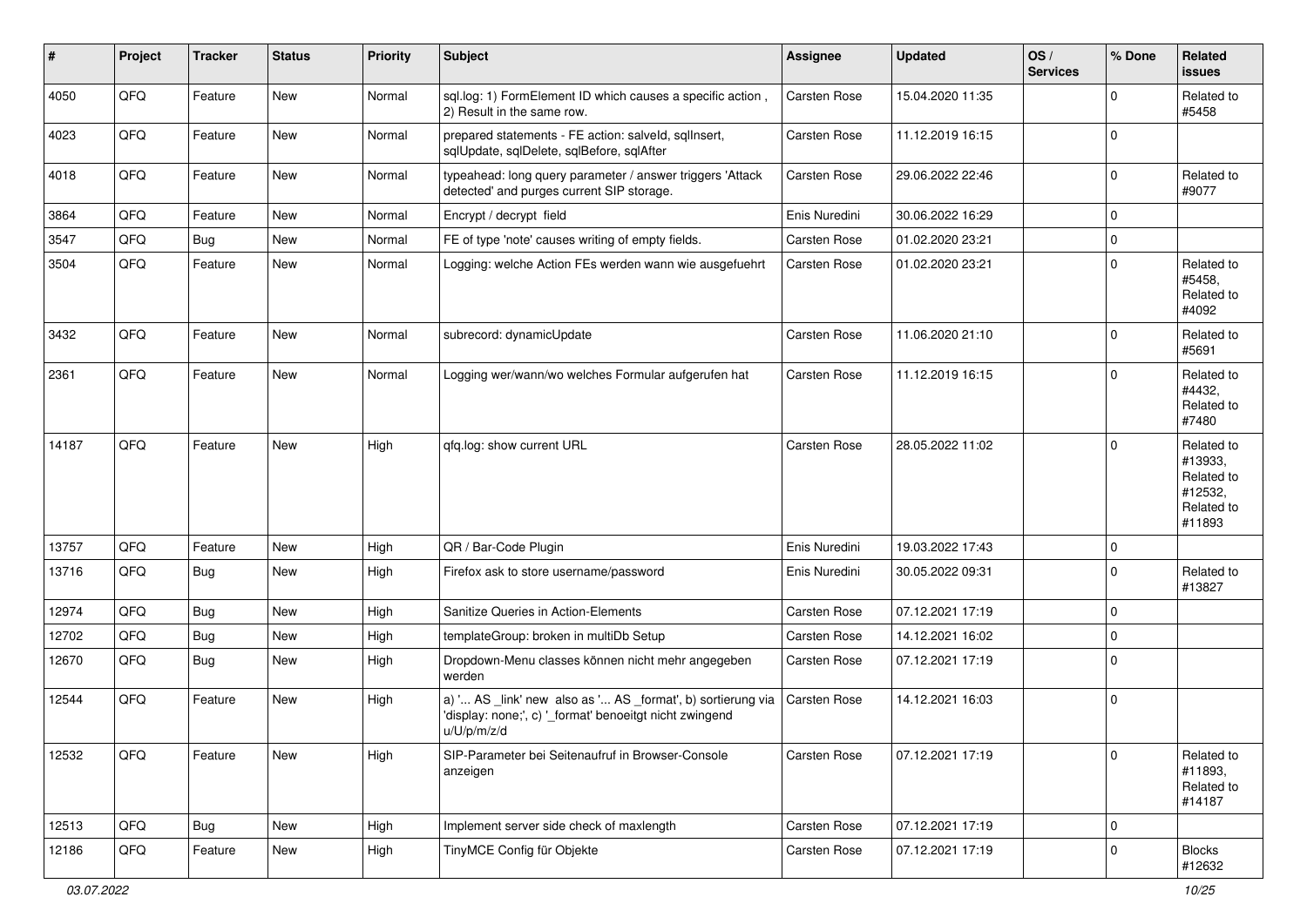| #     | Project | <b>Tracker</b> | <b>Status</b> | <b>Priority</b> | <b>Subject</b>                                                                           | <b>Assignee</b> | <b>Updated</b>   | OS/<br><b>Services</b> | % Done      | <b>Related</b><br><b>issues</b>               |
|-------|---------|----------------|---------------|-----------------|------------------------------------------------------------------------------------------|-----------------|------------------|------------------------|-------------|-----------------------------------------------|
| 12066 | QFQ     | <b>Bug</b>     | <b>New</b>    | High            | enterAsSubmit: Forward wird nicht ausgeführt                                             | Enis Nuredini   | 29.05.2022 09:23 |                        | 0           |                                               |
| 11893 | QFQ     | Feature        | New           | High            | Broken SIP: a) only report one time, b) only report in main<br>column                    | Carsten Rose    | 12.05.2021 12:13 |                        | 0           | Related to<br>#12532,<br>Related to<br>#14187 |
| 11237 | QFQ     | Bug            | <b>New</b>    | High            | Radiobutton / parameter.buttonClass= btn-default - kein dirty   Benjamin Baer<br>Trigger |                 | 03.05.2021 21:12 |                        | $\Omega$    | Related to<br>#10766                          |
| 11057 | QFQ     | <b>Bug</b>     | <b>New</b>    | High            | Checkboxes ohne span.checkmark im Report werden<br>ausgeblendet                          | Benjamin Baer   | 03.05.2021 21:12 |                        | 0           | Related to<br>#11039                          |
| 10766 | QFQ     | <b>Bug</b>     | New           | High            | Radiobutton / parameter.buttonClass=btn-default: dynamic<br>update                       |                 | 03.05.2021 21:12 |                        | $\mathbf 0$ | Related to<br>#11237                          |
| 10640 | QFQ     | <b>Bug</b>     | New           | High            | TypeAhead Tag: FE editierbar trotz readOnly                                              | Carsten Rose    | 03.05.2021 21:12 |                        | $\mathbf 0$ | Related to<br>#7795                           |
| 10508 | QFQ     | Bug            | New           | High            | Multi Form broken on Multi DB Instance                                                   | Carsten Rose    | 03.05.2021 21:12 |                        | 0           |                                               |
| 10506 | QFQ     | <b>Bug</b>     | New           | High            | Template Group broken on MultiDB instance                                                | Carsten Rose    | 03.05.2021 21:12 |                        | 0           | Related to<br>#10505                          |
| 10114 | QFQ     | Feature        | <b>New</b>    | High            | Symbol (Link): 'G:' (Glyphicon) replaced by 'i:' (icon)                                  |                 | 07.12.2021 17:19 |                        | $\Omega$    | Related to<br>#3797,<br>Related to<br>#4194   |
| 10081 | QFQ     | Bug            | New           | High            | Stale record lock after 'forbidden' character                                            | Carsten Rose    | 03.05.2021 21:12 |                        | $\Omega$    | Related to<br>#10082,<br>Related to<br>#9789  |
| 9531  | QFQ     | <b>Bug</b>     | <b>New</b>    | High            | FE File: Dynamic Update / modeSql / required detected<br>even it not set                 | Carsten Rose    | 11.06.2021 20:32 |                        | 0           | Related to<br>#12398                          |
| 9347  | QFQ     | <b>Bug</b>     | New           | High            | FE.type=upload with dynamic show/hidden: required not<br>detected                        | Carsten Rose    | 12.06.2021 10:40 |                        | $\Omega$    | Related to<br>#5305,<br>Related to<br>#12398  |
| 8962  | QFQ     | Feature        | <b>New</b>    | High            | allow for form fields with identical names                                               | Carsten Rose    | 03.05.2021 21:14 |                        | $\mathbf 0$ |                                               |
| 8891  | QFQ     | <b>Bug</b>     | <b>New</b>    | High            | formSubmitLog: do not log passwords                                                      | Enis Nuredini   | 25.03.2022 09:06 |                        | 0           |                                               |
| 8668  | QFQ     | <b>Bug</b>     | New           | High            | Pill disabled: dyamic mode 'hidden' not respected - FE is still<br>required              | Carsten Rose    | 03.05.2021 21:14 |                        | $\mathbf 0$ |                                               |
| 8431  | QFQ     | <b>Bug</b>     | New           | High            | autocron.php with wrong path                                                             | Carsten Rose    | 03.05.2021 21:14 |                        | 0           |                                               |
| 8083  | QFQ     | <b>Bug</b>     | New           | High            | FormEditor: primary table list does not respect<br>'indexDb={{indexData:Y}}'             | Carsten Rose    | 03.05.2021 21:14 |                        | 0           | Has duplicate<br>#6678                        |
| 7899  | QFQ     | <b>Bug</b>     | New           | High            | Fe.type=password / retype / required: always complain<br>about missing value             | Carsten Rose    | 03.05.2021 21:14 |                        | 0           |                                               |
| 7850  | QFQ     | Feature        | New           | High            | Upload records: non 'pathFileName' column                                                | Carsten Rose    | 03.05.2021 21:14 |                        | 0           |                                               |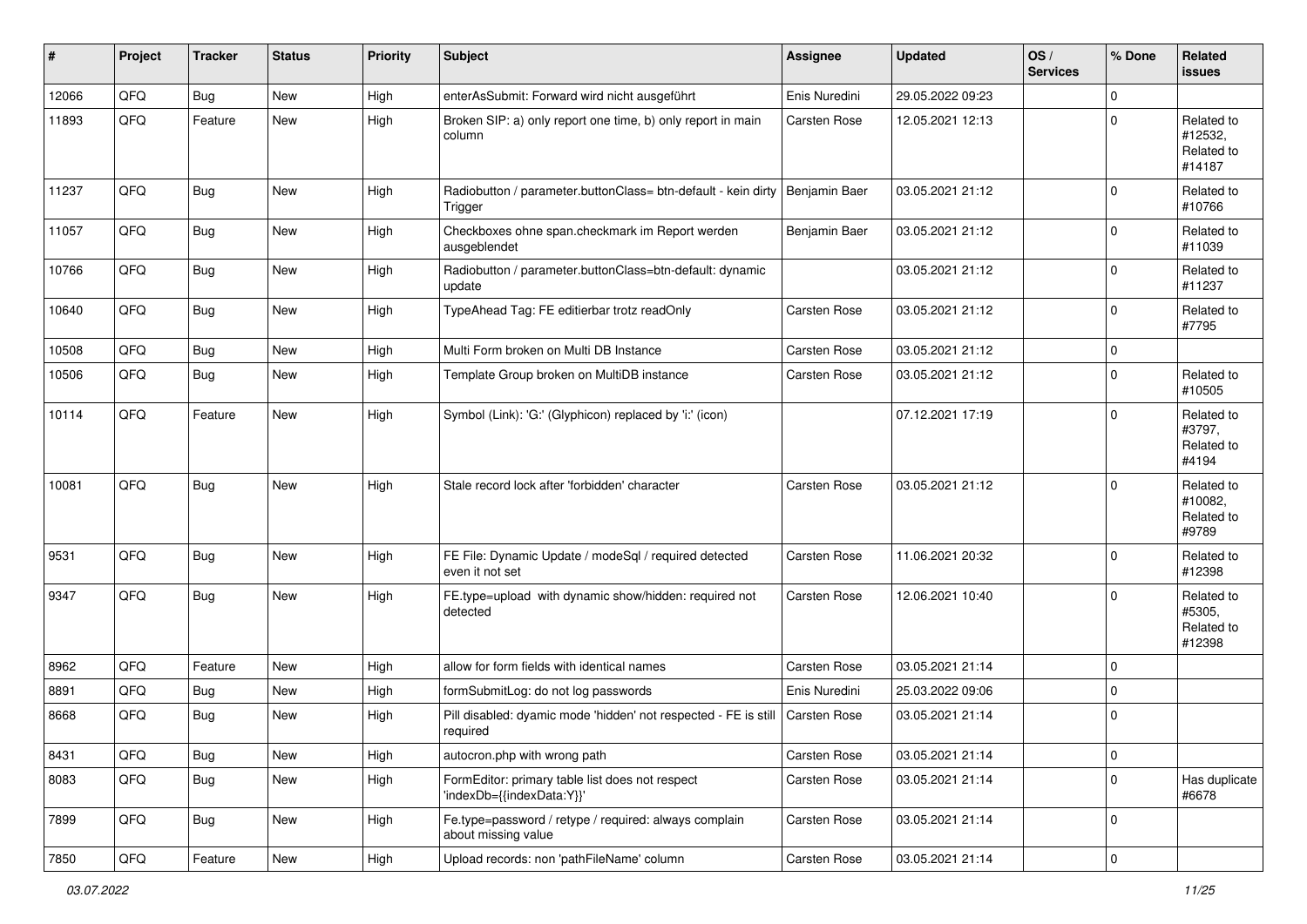| #     | Project | <b>Tracker</b> | <b>Status</b> | <b>Priority</b> | <b>Subject</b>                                                                                      | <b>Assignee</b> | <b>Updated</b>   | OS/<br><b>Services</b> | % Done      | Related<br>issues                                                      |
|-------|---------|----------------|---------------|-----------------|-----------------------------------------------------------------------------------------------------|-----------------|------------------|------------------------|-------------|------------------------------------------------------------------------|
| 7650  | QFQ     | <b>Bug</b>     | New           | High            | Optional do not show 'required' sign on FormElement                                                 | Carsten Rose    | 03.05.2021 21:14 |                        | $\mathbf 0$ |                                                                        |
| 5715  | QFQ     | Feature        | New           | High            | <b>PDF Caching</b>                                                                                  | Carsten Rose    | 03.05.2021 21:14 |                        | $\Omega$    | Related to<br>#5851,<br>Related to<br>#6357                            |
| 5459  | QFQ     | <b>Bug</b>     | New           | High            | Multi DB: spread system tables between 'QFQ' and<br>'Data'-DB                                       | Carsten Rose    | 03.05.2021 21:14 |                        | $\Omega$    | Related to<br>#4720                                                    |
| 5221  | QFQ     | <b>Bug</b>     | New           | High            | Download Dialog: Bleibt stehen in FF wenn Datei<br>automatisch gespeichert wird.                    | Carsten Rose    | 03.05.2021 21:14 |                        | $\Omega$    |                                                                        |
| 3727  | QFQ     | Feature        | New           | High            | Security: Session Hijacking erschweren                                                              | Carsten Rose    | 03.05.2021 21:14 |                        | $\mathbf 0$ |                                                                        |
| 12545 | QFQ     | <b>Bug</b>     | <b>New</b>    | Urgent          | sql.log not created / updated                                                                       | Carsten Rose    | 14.12.2021 16:02 |                        | $\Omega$    |                                                                        |
| 12468 | QFQ     | <b>Bug</b>     | <b>New</b>    | Urgent          | Form: update Form.title after save                                                                  | Carsten Rose    | 03.05.2021 21:12 |                        | $\mathbf 0$ |                                                                        |
| 11850 | QFQ     | Feature        | New           | Urgent          | Wizard Form: basierend auf einer Tabelle eine Form<br>anlegen.                                      |                 | 03.05.2021 21:12 |                        | $\mathbf 0$ | Blocked by<br>#8082                                                    |
| 2665  | QFQ     | <b>Bug</b>     | Priorize      | Normal          | Dynamic Update funktioniert nicht, wenn beim<br>entsprechenden FormElement eine size angegeben ist. | Benjamin Baer   | 03.01.2022 08:12 |                        | 30          |                                                                        |
| 14371 | QFQ     | Feature        | Priorize      | Normal          | LDAP via REPORT                                                                                     | Carsten Rose    | 19.06.2022 16:37 |                        | $\Omega$    |                                                                        |
| 14290 | QFQ     | Feature        | Priorize      | Normal          | FormEditor: Show Table Definition                                                                   | Carsten Rose    | 19.06.2022 16:37 |                        | $\Omega$    |                                                                        |
| 14283 | QFQ     | <b>Bug</b>     | Priorize      | Normal          | HEIC / HEIF convert doesn't trigger                                                                 | Carsten Rose    | 19.06.2022 16:37 |                        | $\Omega$    |                                                                        |
| 13943 | QFQ     | <b>Bug</b>     | Priorize      | Normal          | unable to find formgroup                                                                            | Enis Nuredini   | 28.05.2022 11:03 |                        | $\Omega$    |                                                                        |
| 13900 | QFQ     | Feature        | Priorize      | Normal          | Selenium: Check das Cookie/PDF funktioniert                                                         | Enis Nuredini   | 25.03.2022 12:45 |                        | $\mathbf 0$ |                                                                        |
| 12504 | QFQ     | Feature        | Priorize      | Normal          | sql.log: report fe.id                                                                               | Carsten Rose    | 05.05.2021 22:09 |                        | $\mathbf 0$ |                                                                        |
| 12503 | QFQ     | Feature        | Priorize      | Normal          | Detect dangerous UPDATE statement with missing WHERE                                                | Carsten Rose    | 05.05.2021 22:09 |                        | $\Omega$    |                                                                        |
| 12452 | QFQ     | Feature        | Priorize      | Normal          | BaseURL: alsways with '/' at the end                                                                | Carsten Rose    | 19.06.2022 13:45 |                        | $\Omega$    | Related to<br>#10782                                                   |
| 12325 | QFQ     | <b>Bug</b>     | Priorize      | Normal          | MultiDB form.dblndex not working for report syntax                                                  | Carsten Rose    | 07.09.2021 13:37 |                        | $\Omega$    | Related to<br>#12145,<br>Related to<br>#12314                          |
| 11320 | QFQ     | Feature        | Priorize      | Normal          | Typo3 Version 10 support                                                                            | Carsten Rose    | 05.05.2021 22:09 |                        | $\Omega$    |                                                                        |
| 10569 | QFQ     | Feature        | Priorize      | Normal          | link _blank more safe                                                                               | Enis Nuredini   | 25.03.2022 12:44 |                        | 0           |                                                                        |
| 10015 | QFQ     | Feature        | Priorize      | Normal          | Monospace in Textarea                                                                               | Carsten Rose    | 03.02.2020 13:40 |                        | $\pmb{0}$   |                                                                        |
| 10012 | QFQ     | Feature        | Priorize      | Normal          | redirectAllMailTo: {{beEmail:T}}                                                                    | Carsten Rose    | 08.05.2021 09:54 |                        | $\pmb{0}$   | Related to<br>#12412,<br>Related to<br>#12413,<br>Related to<br>#10011 |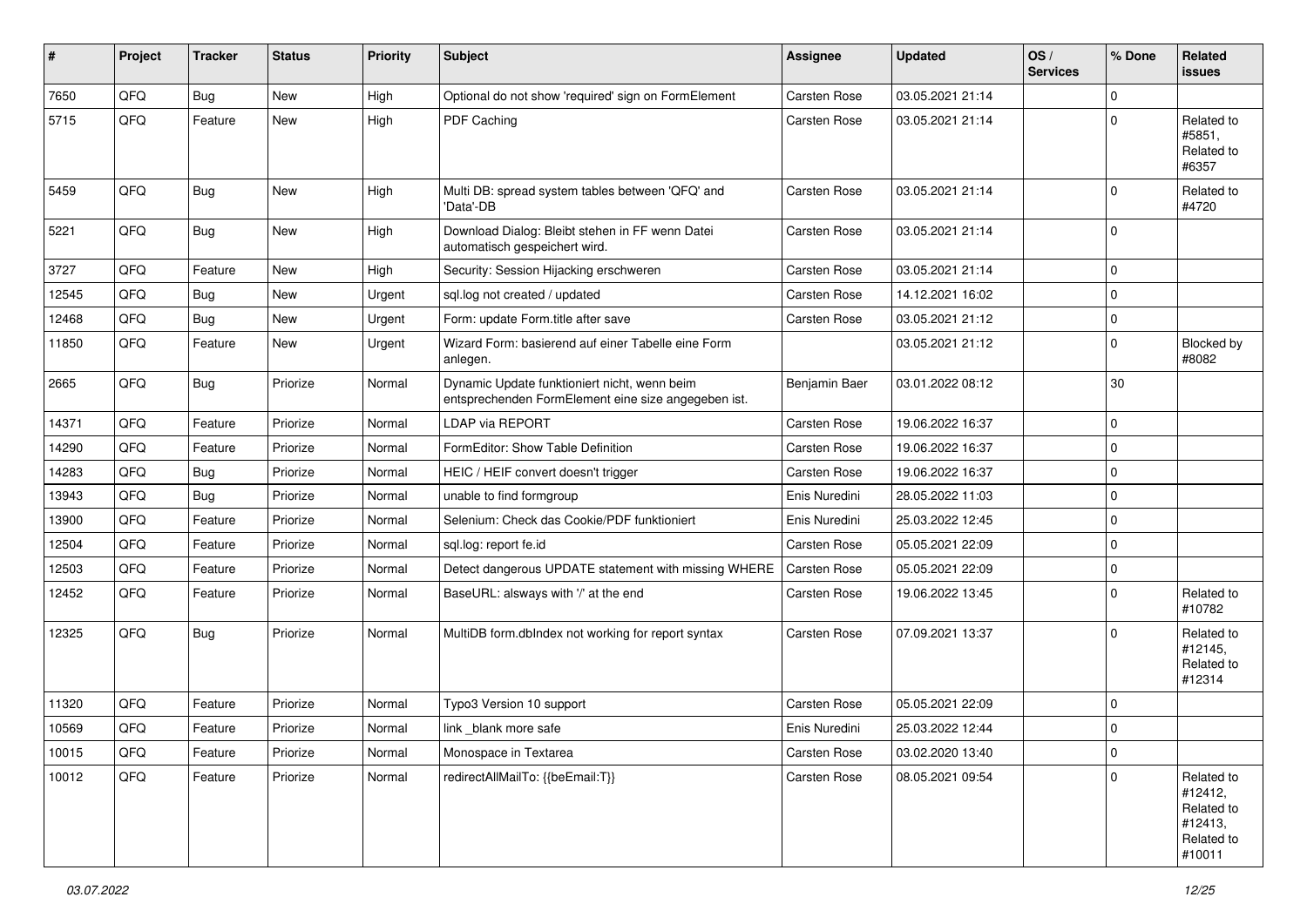| ∦     | Project | <b>Tracker</b> | <b>Status</b> | <b>Priority</b> | <b>Subject</b>                                                                                           | <b>Assignee</b>     | <b>Updated</b>   | OS/<br><b>Services</b> | % Done      | Related<br><b>issues</b>                                                |
|-------|---------|----------------|---------------|-----------------|----------------------------------------------------------------------------------------------------------|---------------------|------------------|------------------------|-------------|-------------------------------------------------------------------------|
| 10011 | QFQ     | Feature        | Priorize      | Normal          | Offer new STORE TYPO3 Variable 'beUser', 'beEmail'                                                       | Carsten Rose        | 08.05.2021 09:51 |                        | $\Omega$    | Related to<br>#10012,<br>Related to<br>#12511                           |
| 10005 | QFQ     | Feature        | Priorize      | Normal          | Report / special column name:  AS calendar                                                               | Carsten Rose        | 03.06.2020 17:28 |                        | 0           |                                                                         |
| 10003 | QFQ     | Feature        | Priorize      | Normal          | fieldset: stronger visualize group                                                                       | Benjamin Baer       | 12.02.2020 08:13 |                        | $\mathbf 0$ |                                                                         |
| 9975  | QFQ     | <b>Bug</b>     | Priorize      | Normal          | Dropdown Menu: 'r:3' broken                                                                              | Carsten Rose        | 01.02.2020 10:13 |                        | 0           |                                                                         |
| 9968  | QFQ     | Feature        | Priorize      | Normal          | Tooltip in Links for Developer                                                                           | Carsten Rose        | 01.02.2020 23:17 |                        | $\Omega$    |                                                                         |
| 9958  | QFQ     | <b>Bug</b>     | Priorize      | Normal          | Broken subrecord query: no error message                                                                 | Carsten Rose        | 05.02.2021 15:15 |                        | $\mathbf 0$ |                                                                         |
| 9947  | QFQ     | <b>Bug</b>     | Priorize      | Normal          | Unwanted error message if missing 'typeAheadSqlPrefetch'                                                 | Carsten Rose        | 01.02.2020 10:13 |                        | $\mathbf 0$ |                                                                         |
| 9928  | QFQ     | Feature        | Priorize      | Normal          | SpecialColumnName: a) Deprecated: ' AS "_+tag " ', b)<br>New: ' AS "_ <tag1><tag2>" '</tag2></tag1>      | Carsten Rose        | 01.02.2020 23:17 |                        | $\mathbf 0$ | Related to<br>#9929                                                     |
| 9900  | QFQ     | Feature        | Priorize      | Normal          | Generic API Call: tt-content record >> JSON                                                              | Carsten Rose        | 01.02.2020 10:13 |                        | $\mathbf 0$ |                                                                         |
| 9862  | QFQ     | <b>Bug</b>     | Priorize      | Normal          | Failed writing to sql mail qfq.log should throw an exception                                             | Carsten Rose        | 01.02.2020 10:13 |                        | $\mathbf 0$ |                                                                         |
| 9834  | QFQ     | <b>Bug</b>     | Priorize      | Normal          | Input elements with tag 'disabled' are missing on<br>form-submit: server option 'processReadOnly' broken | Carsten Rose        | 07.12.2021 16:43 |                        | $\mathbf 0$ | Related to<br>#9691,<br>Related to<br>#5305, Has<br>duplicate<br>#12331 |
| 9668  | QFQ     | Feature        | Priorize      | Normal          | Form.mode: rename 'hidden' to 'hide'                                                                     | <b>Carsten Rose</b> | 05.05.2021 22:14 |                        | $\mathbf 0$ | Related to<br>#6437                                                     |
| 9394  | QFQ     | Feature        | Priorize      | Normal          | REST: allow for non numerical ids in get requests                                                        | Carsten Rose        | 05.05.2021 22:10 |                        | $\mathbf 0$ |                                                                         |
| 9346  | QFQ     | Feature        | Priorize      | Normal          | beforeSave: check if an upload is given                                                                  | Carsten Rose        | 11.06.2021 21:18 |                        | $\mathbf 0$ |                                                                         |
| 9135  | QFQ     | Feature        | Priorize      | Normal          | Progress Bar generic / replace old hourglass download<br>popup                                           | Benjamin Baer       | 03.01.2022 07:43 |                        | $\Omega$    |                                                                         |
| 8963  | QFQ     | Feature        | Priorize      | Normal          | Setting values in a store: flexible way                                                                  | Carsten Rose        | 05.05.2021 22:10 |                        | $\mathbf 0$ | Related to<br>#8975                                                     |
| 8585  | QFQ     | Feature        | Priorize      | Normal          | Enhance Error message for 'unknown form'                                                                 | Carsten Rose        | 01.02.2020 10:13 |                        | $\mathbf 0$ |                                                                         |
| 8584  | QFQ     | Feature        | Priorize      | Normal          | FE 'Action' - never assign to Container (except Template)<br>Group)                                      | Carsten Rose        | 01.02.2020 10:13 |                        | $\mathbf 0$ |                                                                         |
| 8277  | QFQ     | Feature        | Priorize      | Normal          | fe.parameter.default=                                                                                    | Carsten Rose        | 01.02.2020 23:17 |                        | 0           | Related to<br>#8113                                                     |
| 8044  | QFQ     | Feature        | Priorize      | Normal          | Transaction: a) Form, b) Report                                                                          | Carsten Rose        | 05.05.2021 22:14 |                        | $\mathbf 0$ | Related to<br>#8043                                                     |
| 8037  | QFQ     | Bug            | Priorize      | Normal          | FE.type=upload (advanced mode): {{slaveld:V}} missing<br>during dynamic update                           | Carsten Rose        | 01.02.2020 10:13 |                        | $\mathbf 0$ |                                                                         |
| 8034  | QFQ     | Feature        | Priorize      | Normal          | FormElement 'data': 22.22.2222 should not be accepted                                                    | Carsten Rose        | 01.02.2020 10:13 |                        | $\mathsf 0$ |                                                                         |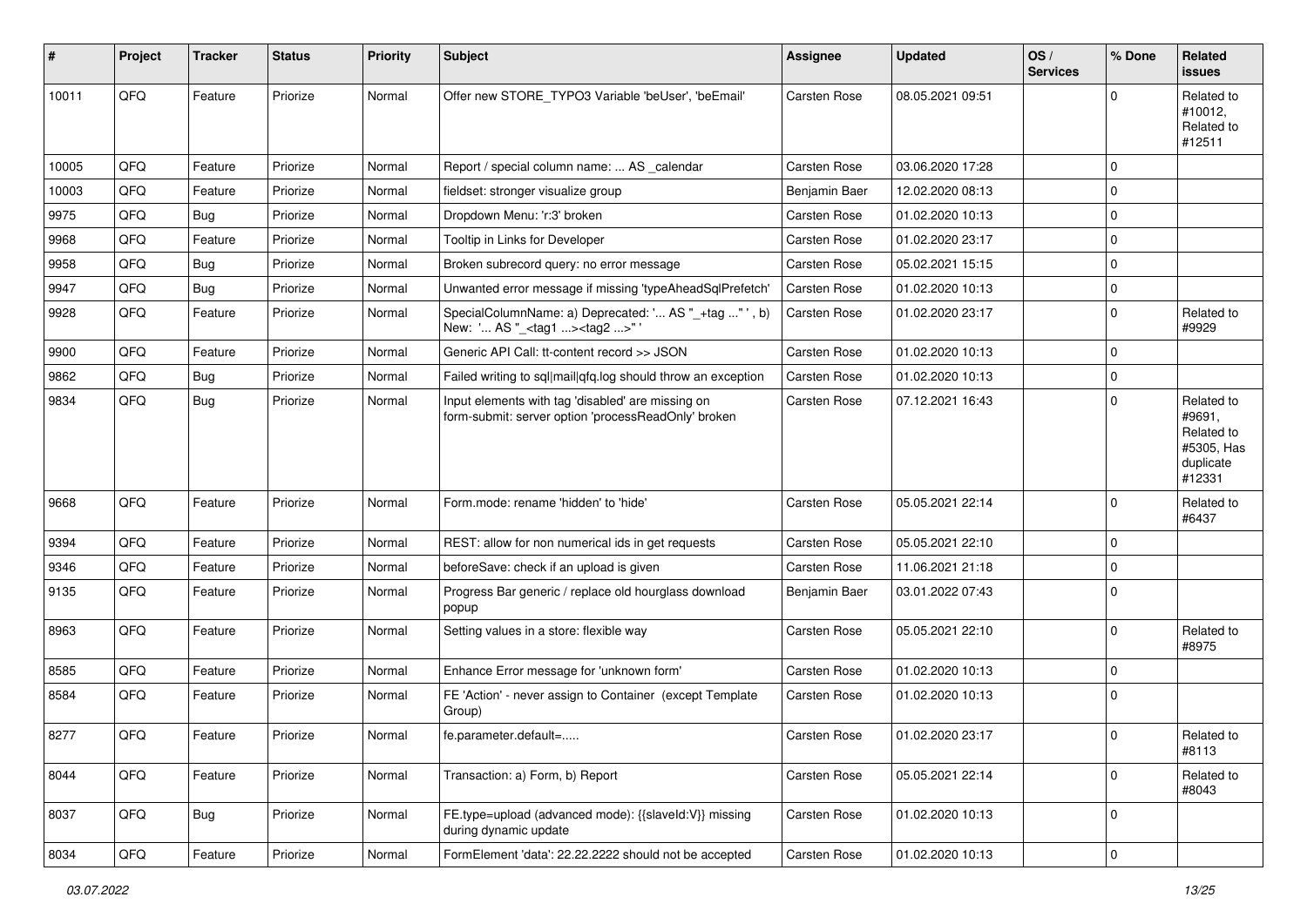| #    | Project | <b>Tracker</b> | <b>Status</b> | <b>Priority</b> | <b>Subject</b>                                                                            | <b>Assignee</b> | <b>Updated</b>   | OS/<br><b>Services</b> | % Done              | Related<br>issues                               |
|------|---------|----------------|---------------|-----------------|-------------------------------------------------------------------------------------------|-----------------|------------------|------------------------|---------------------|-------------------------------------------------|
| 7965 | QFQ     | Feature        | Priorize      | Normal          | Input type 'text' with visual format - currency                                           | Benjamin Baer   | 03.01.2022 07:45 |                        | $\mathbf 0$         |                                                 |
| 7730 | QFQ     | Feature        | Priorize      | Normal          | SELECT Box: title in between                                                              | Benjamin Baer   | 01.02.2020 23:22 |                        | $\mathbf 0$         |                                                 |
| 7656 | QFQ     | <b>Bug</b>     | Priorize      | Normal          | FE with required, 'pattern' and 'extraButtonLock': always<br>complain about missing value | Carsten Rose    | 01.02.2020 10:13 |                        | $\mathbf 0$         |                                                 |
| 7630 | QFQ     | Feature        | Priorize      | Normal          | detailed error message for simple upload                                                  | Carsten Rose    | 01.02.2020 10:13 |                        | $\mathbf 0$         |                                                 |
| 7616 | QFQ     | <b>Bug</b>     | Priorize      | Normal          | Selectlist with Enum & Dynamic Update                                                     | Carsten Rose    | 01.02.2020 10:13 |                        | $\mathbf 0$         |                                                 |
| 7522 | QFQ     | Feature        | Priorize      | Normal          | Inserting default index.html to folder (Avoid Apache<br>Indexing)                         | Carsten Rose    | 01.02.2020 10:13 |                        | $\mathbf 0$         |                                                 |
| 7290 | QFQ     | Feature        | Priorize      | Normal          | FormEditor: title as textarea if LEN(title)>60                                            | Carsten Rose    | 01.02.2020 10:13 |                        | 0                   | Blocked by<br>#7682                             |
| 7217 | QFQ     | Feature        | Priorize      | Normal          | Download: notice User if `_sip=?` is missing                                              | Carsten Rose    | 01.02.2020 10:13 |                        | $\mathbf 0$         |                                                 |
| 6998 | QFQ     | Feature        | Priorize      | Normal          | Form: with debug=on show column information as tooltip of<br>column label                 | Carsten Rose    | 01.02.2020 10:13 |                        | $\Omega$            |                                                 |
| 6870 | QFQ     | Feature        | Priorize      | Normal          | Click on '_link' triggers an API call                                                     | Benjamin Baer   | 03.01.2022 08:25 |                        | $\mathbf 0$         |                                                 |
| 6801 | QFQ     | Feature        | Priorize      | Normal          | Fabric: Maximize / Fulllscreen                                                            | Benjamin Baer   | 21.03.2022 09:56 |                        | $\mathbf 0$         |                                                 |
| 6574 | QFQ     | <b>Bug</b>     | Priorize      | Normal          | qfq.log: Fehlermeldung wurde angezeigt, aber nicht geloggt                                | Carsten Rose    | 01.02.2020 10:13 |                        | $\Omega$            |                                                 |
| 6566 | QFQ     | <b>Bug</b>     | Priorize      | Normal          | Link Function 'delete': provided parameter missing on page<br>reload                      | Benjamin Baer   | 03.01.2022 08:08 |                        | $\Omega$            |                                                 |
| 6224 | QFQ     | Feature        | Priorize      | Normal          | Dynamic update: fade in/out fields                                                        | Benjamin Baer   | 21.03.2022 09:50 |                        | $\mathbf 0$         |                                                 |
| 6140 | QFQ     | <b>Bug</b>     | Priorize      | Normal          | QFQ DnD Sort: Locked fields                                                               | Benjamin Baer   | 21.03.2022 09:56 |                        | $\mathbf 0$         |                                                 |
| 5942 | QFQ     | Feature        | Priorize      | Normal          | 'L' and 'type': append to links, generate via '_link' by using<br>'u:' .                  | Carsten Rose    | 01.02.2020 10:13 |                        | $\mathbf 0$         |                                                 |
| 5562 | QFQ     | Feature        | Priorize      | Normal          | Drag'n'Drop fuer Uploads                                                                  | Benjamin Baer   | 21.03.2022 09:52 |                        | 0                   | Related to<br>#9706                             |
| 5366 | QFQ     | Feature        | Priorize      | Normal          | Saving with keyboard shortcuts                                                            | Benjamin Baer   | 21.03.2022 09:47 |                        | 0                   |                                                 |
| 4457 | QFQ     | <b>Bug</b>     | Priorize      | Normal          | typeahead: pressing return to select an item, saves the form<br>and closes the form.      | Benjamin Baer   | 03.01.2022 08:01 |                        | $\mathbf 0$         | Related to<br>#4398                             |
| 3867 | QFQ     | Feature        | Priorize      | Normal          | Readonly Formular: Template Groups add/delete<br>ausbeldnen                               | Carsten Rose    | 05.05.2021 22:12 |                        | $\Omega$            |                                                 |
| 3782 | QFQ     | <b>Bug</b>     | Priorize      | Normal          | Bei fehlerhafter Eingabe (z.B. Datum) sollte das erwartete<br>Format angezeigt werden     | Carsten Rose    | 01.02.2020 10:13 |                        | $\mathbf 0$         |                                                 |
| 9121 | QFQ     | <b>Bug</b>     | Priorize      | High            | sip links have r and dblndexData set                                                      | Carsten Rose    | 12.06.2021 10:41 |                        | $\mathbf 0$         |                                                 |
| 8204 | QFQ     | Feature        | Priorize      | High            | Position 'required mark'                                                                  | Carsten Rose    | 16.06.2021 13:44 |                        | $\mathsf{O}\xspace$ |                                                 |
| 8082 | QFQ     | Feature        | Priorize      | High            | Contact form without saving record                                                        | Carsten Rose    | 07.12.2021 15:20 |                        | $\mathbf 0$         | Related to<br>#8587,<br><b>Blocks</b><br>#11850 |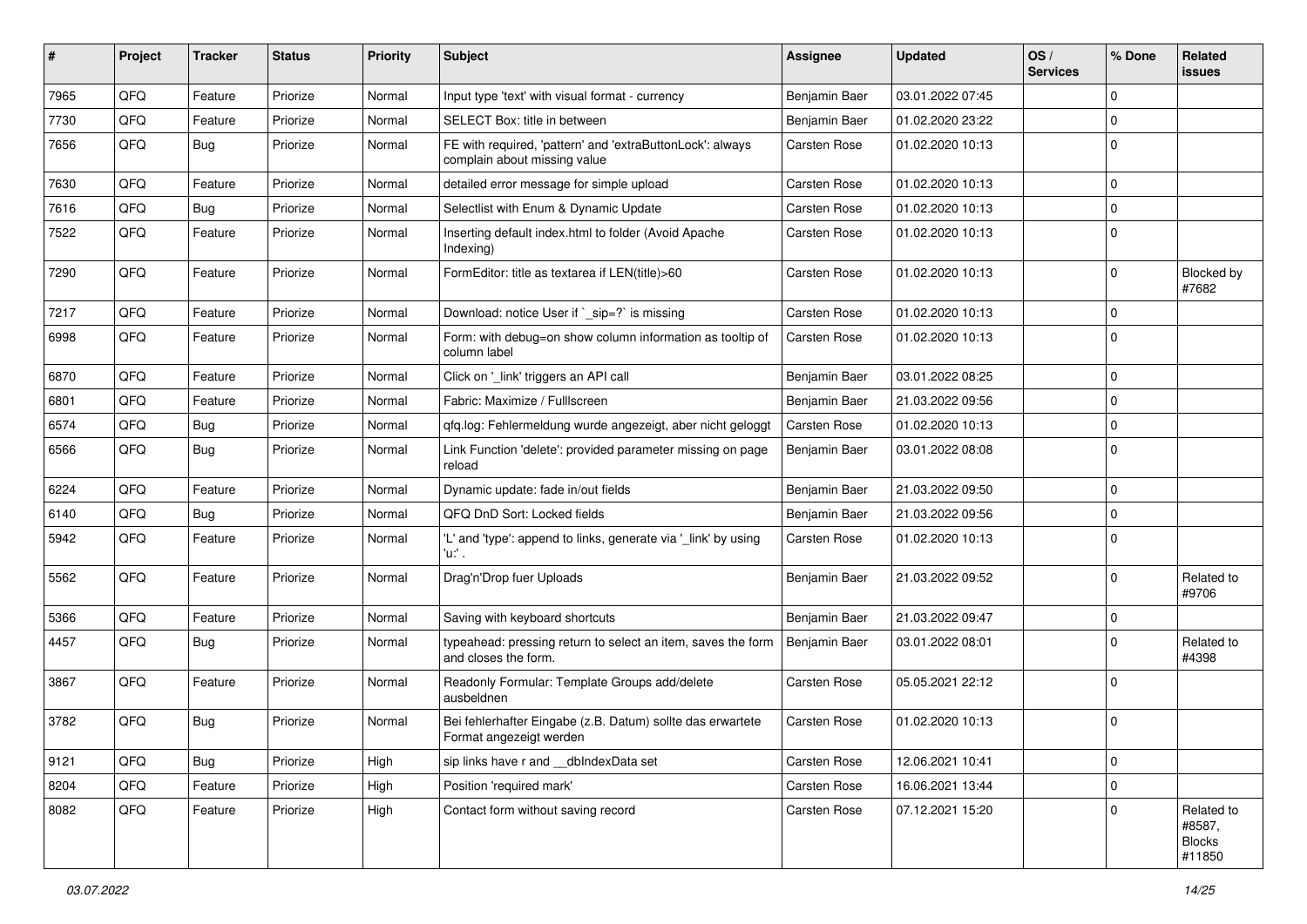| $\vert$ # | Project | <b>Tracker</b> | <b>Status</b> | <b>Priority</b> | <b>Subject</b>                                                                          | Assignee      | <b>Updated</b>   | OS/<br><b>Services</b> | % Done              | Related<br><b>issues</b>                                                                                                                                              |
|-----------|---------|----------------|---------------|-----------------|-----------------------------------------------------------------------------------------|---------------|------------------|------------------------|---------------------|-----------------------------------------------------------------------------------------------------------------------------------------------------------------------|
| 6116      | QFQ     | <b>Bug</b>     | Priorize      | High            | value of checkbox not saved                                                             | Carsten Rose  | 07.12.2021 17:19 |                        | 0                   |                                                                                                                                                                       |
| 9534      | QFQ     | <b>Bug</b>     | Priorize      | Urgent          | FE.type=upload: 'Unknown Mode: ID"                                                      | Carsten Rose  | 03.05.2021 21:14 |                        | $\mathbf 0$         | Related to<br>#9532                                                                                                                                                   |
| 9173      | QFQ     | <b>Bug</b>     | Priorize      | Urgent          | Stale Record Lock: Firefox                                                              | Carsten Rose  | 03.05.2021 21:14 |                        | $\mathbf 0$         | Related to<br>#9789                                                                                                                                                   |
| 14320     | QFQ     | Feature        | ToDo          | Normal          | Allow specific HTML Tags and Attributes: general, TinyMCE                               | Enis Nuredini | 17.06.2022 10:44 |                        | $\mathsf{O}\xspace$ | Related to<br>#12664,<br>Related to<br>#12039,<br>Related to<br>#11702,<br>Related to<br>#7239,<br>Related to<br>#3708,<br>Related to<br>#3646,<br>Related to<br>#880 |
| 14303     | QFQ     | <b>Bug</b>     | ToDo          | Normal          | datetime broken with picker                                                             | Enis Nuredini | 17.06.2022 09:02 |                        | $\mathbf 0$         | Related to<br>#12630                                                                                                                                                  |
| 13899     | QFQ     | Bug            | ToDo          | Normal          | Selenium: zum laufen bringen                                                            | Enis Nuredini | 25.03.2022 10:24 |                        | $\mathbf 0$         |                                                                                                                                                                       |
| 12262     | QFQ     | Feature        | ToDo          | Normal          | Form buttons on top: more customable                                                    | Enis Nuredini | 17.06.2022 10:44 |                        | $\mathbf 0$         | Related to<br>#13945, Has<br>duplicate<br>#4046, Has<br>duplicate<br>#10080                                                                                           |
| 12463     | QFQ     | Bug            | ToDo          | High            | QFQ Function: 'function' and 'sql' on same level - output of<br>sal is shown two times. | Carsten Rose  | 15.12.2021 16:31 |                        | 0                   |                                                                                                                                                                       |
| 12395     | QFQ     | <b>Bug</b>     | ToDo          | High            | QFQ Function: Result two times shown                                                    | Carsten Rose  | 18.02.2022 08:59 |                        | $\mathbf 0$         |                                                                                                                                                                       |
| 7602      | QFQ     | Feature        | ToDo          | High            | Multi Select: with checkboxes                                                           | Benjamin Baer | 22.03.2022 09:07 |                        | $\mathbf 0$         |                                                                                                                                                                       |
| 13330     | QFQ     | Feature        | In Progress   | Normal          | Multi Form: Upload                                                                      | Carsten Rose  | 07.11.2021 12:40 |                        | 50                  | Related to<br>#9706                                                                                                                                                   |
| 12440     | QFQ     | Feature        | In Progress   | Normal          | Typo3 V10 upgrade (durchfuehren und testen)                                             | Carsten Rose  | 21.03.2022 09:53 |                        | 50                  | Related to<br>#12357,<br>Related to<br>#12067,<br>Related to<br>#10661                                                                                                |
| 9691      | QFO     | <b>Bug</b>     | In Progress   | Normal          | Checkbox: dynamic update > readonly                                                     | Carsten Rose  | 01.02.2020 23:22 |                        | 50                  | Related to<br>#9834                                                                                                                                                   |
| 10793     | QFG     | Feature        | In Progress   | Normal          | Update NPM Packages                                                                     | Carsten Rose  | 07.09.2021 13:25 |                        | 30                  |                                                                                                                                                                       |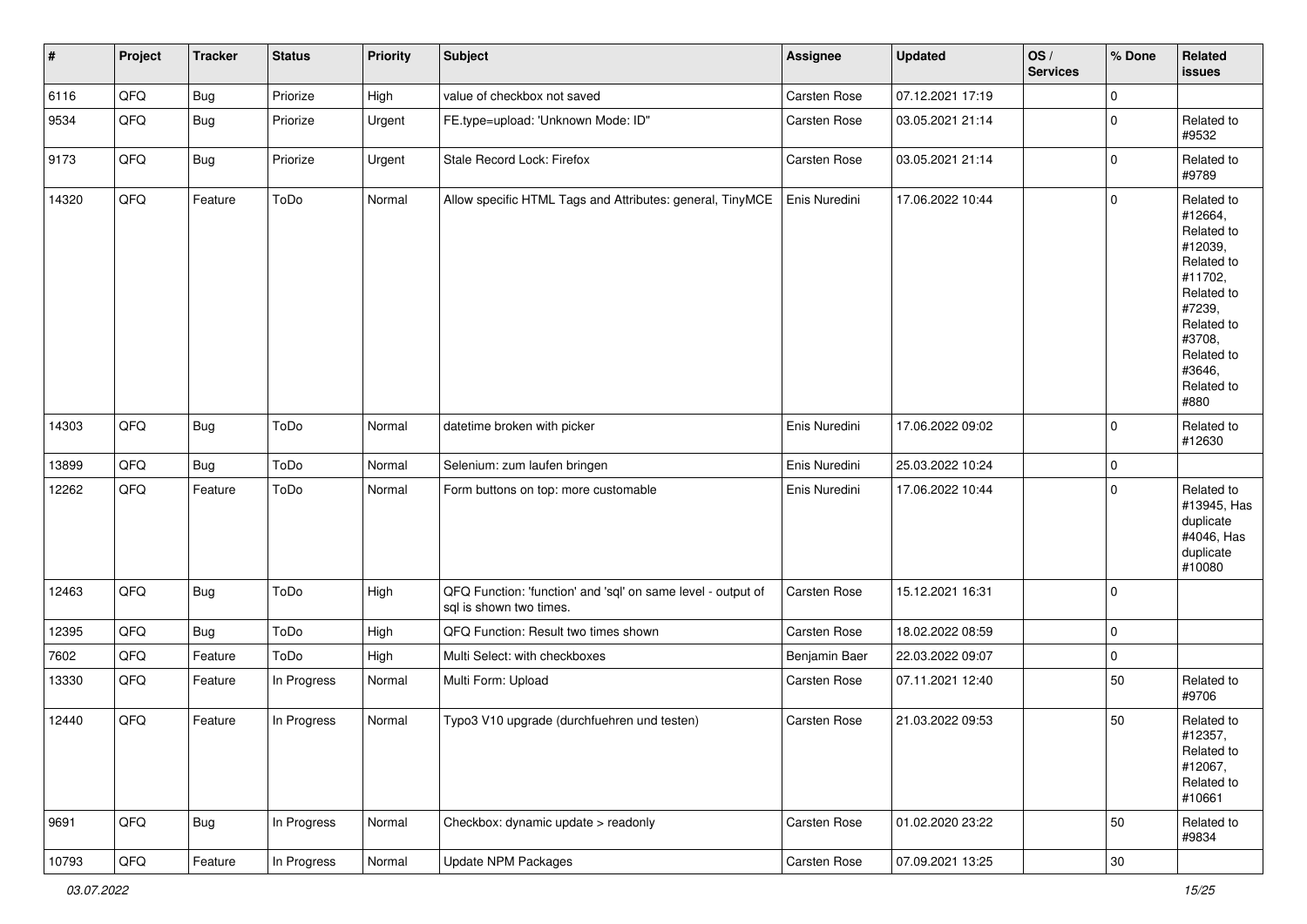| $\vert$ # | Project | <b>Tracker</b> | <b>Status</b>              | <b>Priority</b> | <b>Subject</b>                                   | Assignee            | <b>Updated</b>   | OS/<br><b>Services</b> | % Done      | Related<br><b>issues</b>                                                                                                       |
|-----------|---------|----------------|----------------------------|-----------------|--------------------------------------------------|---------------------|------------------|------------------------|-------------|--------------------------------------------------------------------------------------------------------------------------------|
| 14323     | QFQ     | <b>Bug</b>     | In Progress                | Normal          | Report: render=both single - no impact           | <b>Carsten Rose</b> | 19.06.2022 18:31 |                        | $\Omega$    |                                                                                                                                |
| 14175     | QFQ     | <b>Bug</b>     | In Progress                | Normal          | Opening a form with no QFQ Session cookie fails  | <b>Carsten Rose</b> | 03.06.2022 10:40 |                        | $\Omega$    |                                                                                                                                |
| 12630     | QFQ     | Feature        | In Progress                | Normal          | Input: date[time]: min / max values              | Enis Nuredini       | 20.06.2022 18:31 |                        | $\Omega$    | Related to<br>#10096,<br>Related to<br>#14302,<br>Related to<br>#14303                                                         |
| 12439     | QFQ     | Feature        | In Progress                | Normal          | TinyMCE Paste from Word & Character Count/Limit  | <b>Carsten Rose</b> | 05.05.2021 22:15 |                        | $\Omega$    |                                                                                                                                |
| 11980     | QFQ     | Feature        | In Progress                | Normal          | protected verzeichnis MUSS geschützt werden      | Carsten Rose        | 07.09.2021 13:30 |                        | $\mathbf 0$ |                                                                                                                                |
| 11517     | QFQ     | <b>Bug</b>     | In Progress                | Normal          | extraButtonInfo Broken for multiple FormElements | <b>Carsten Rose</b> | 12.05.2022 13:12 |                        | $\mathbf 0$ | Related to<br>#7890,<br>Related to<br>#3811, Has<br>duplicate<br>#10905, Has<br>duplicate<br>#10553, Has<br>duplicate<br>#6779 |
| 11076     | QFQ     | Feature        | In Progress                | Normal          | SELECT  AS _websocket                            | <b>Carsten Rose</b> | 30.08.2020 17:49 |                        | 0           |                                                                                                                                |
| 10661     | QFQ     | <b>Bug</b>     | In Progress                | Normal          | Typo3 Warnungen                                  | Carsten Rose        | 07.09.2021 13:23 |                        | 0           | Related to<br>#12440                                                                                                           |
| 10443     | QFQ     | Feature        | In Progress                | Normal          | Konzept_api / _live                              | <b>Carsten Rose</b> | 07.05.2020 09:39 |                        | 0           |                                                                                                                                |
| 6250      | QFQ     | Feature        | In Progress                | Normal          | Enhance layout: a) Subrecord, b) Subrecord-Title | Carsten Rose        | 01.02.2020 23:22 |                        | 0           | Related to<br>#5391                                                                                                            |
| 5695      | QFQ     | Feature        | In Progress                | Normal          | Multiform                                        | <b>Carsten Rose</b> | 02.01.2021 18:38 |                        | 0           |                                                                                                                                |
| 4194      | QFQ     | Feature        | In Progress                | Normal          | Bootstrap 4 ist jetzt offiziel                   |                     | 03.05.2021 20:47 |                        | $\Omega$    | Related to<br>#10114                                                                                                           |
| 9789      | QFQ     | <b>Bug</b>     | In Progress                | High            | Record Lock: release to early on 'leave page'    | Carsten Rose        | 10.01.2022 09:25 |                        | 100         | Related to<br>#10081,<br>Related to<br>#9173,<br>Related to<br>#8702                                                           |
| 9517      | QFQ     | Feature        | In Progress                | High            | Input multiple tags with typeahead               | <b>Carsten Rose</b> | 03.05.2021 21:14 |                        | 40          | Related to<br>#10150                                                                                                           |
| 12508     | QFQ     | <b>Bug</b>     | In Progress                | High            | qfq Form: sendMail                               | Karin Niffeler      | 19.03.2022 17:48 |                        | 0           |                                                                                                                                |
| 13566     | QFQ     | Feature        | Ready to sync<br>(develop) | Normal          | Delete config-example.qfq.php file               | Carsten Rose        | 23.12.2021 09:25 |                        | 0           |                                                                                                                                |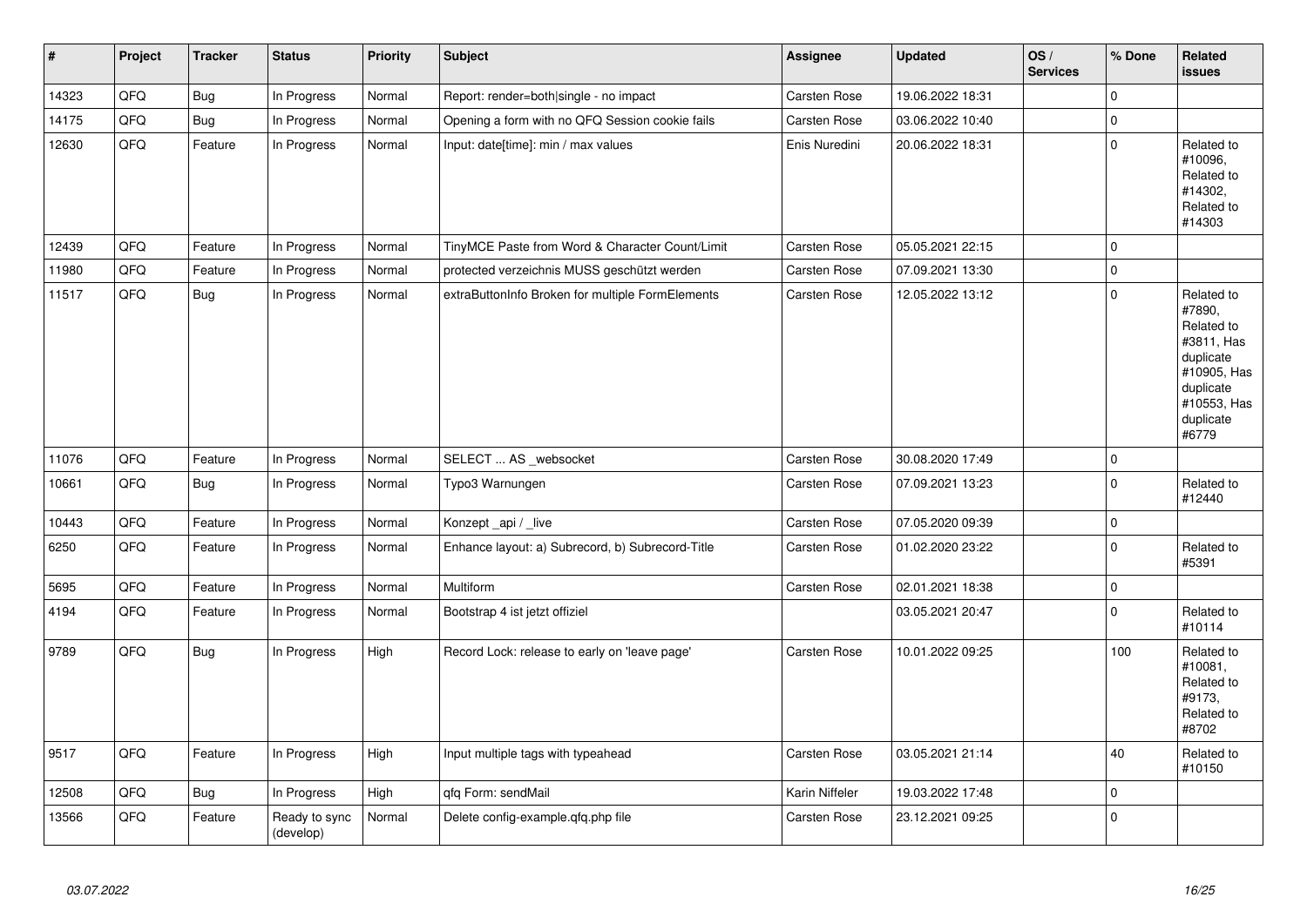| $\vert$ # | Project | <b>Tracker</b> | <b>Status</b>     | <b>Priority</b> | <b>Subject</b>                                                                       | Assignee            | <b>Updated</b>   | OS/<br><b>Services</b> | % Done      | <b>Related</b><br>issues                    |
|-----------|---------|----------------|-------------------|-----------------|--------------------------------------------------------------------------------------|---------------------|------------------|------------------------|-------------|---------------------------------------------|
| 13572     | QFQ     | Feature        | Feedback          | Normal          | Form Load: misleading error message on trying to load non<br>existent primary record | Enis Nuredini       | 16.05.2022 23:16 |                        | 100         |                                             |
| 12584     | QFQ     | Feature        | Feedback          | Normal          | T3 v10 migration script: replace alias-patterns (v11)                                | Carsten Rose        | 28.05.2022 11:12 |                        | 100         |                                             |
| 13767     | QFQ     | <b>Bug</b>     | Feedback          | Normal          | date/time-picker: required shows up/down button orange                               | Enis Nuredini       | 16.05.2022 23:16 |                        | $\Omega$    |                                             |
| 12546     | QFQ     | <b>Bug</b>     | Feedback          | Normal          | Branch 'Development' - Unit Tests mit dirty workaround<br>angepasst                  | Carsten Rose        | 19.03.2022 17:48 |                        | $\mathbf 0$ |                                             |
| 11347     | QFQ     | Bug            | Feedback          | Normal          | If Bedingungen funktionieren nicht korrekt                                           | Christoph Fuchs     | 21.03.2021 20:37 |                        | $\mathbf 0$ |                                             |
| 10782     | QFQ     | Feature        | Feedback          | Normal          | Tiny MCE: Image Upload                                                               | Enis Nuredini       | 16.05.2022 23:16 |                        | $\mathbf 0$ | Related to<br>#12452                        |
| 10124     | QFQ     | Feature        | Feedback          | Normal          | qfq AAI-Login                                                                        | Karin Niffeler      | 07.05.2020 09:36 |                        | $\Omega$    |                                             |
| 9898      | QFQ     | <b>Bug</b>     | Feedback          | Normal          | Formular trotz Timeout gespeichert                                                   | Benjamin Baer       | 01.02.2020 15:56 |                        | $\Omega$    |                                             |
| 9535      | QFQ     | <b>Bug</b>     | Feedback          | Normal          | Report:  AS '_vertical' - column to wide - vertical >> rot45,<br>rot90               | Benjamin Baer       | 01.02.2020 15:56 |                        | $\Omega$    |                                             |
| 8316      | QFQ     | Bug            | Feedback          | Normal          | Documentation/Behaviour for Nested Queries and<br>Record-Store confusing             | Nicola Chiapolini   | 20.11.2019 09:14 |                        | $\Omega$    |                                             |
| 5894      | QFQ     | Feature        | Feedback          | Normal          | Typeahead in Report: show/hide rows dynamically                                      | Carsten Rose        | 18.02.2022 08:50 |                        | $\Omega$    | Related to<br>#5893.<br>Related to<br>#5885 |
| 11630     | QFQ     | <b>Bug</b>     | Feedback          | High            | Bitte check ob CALL() in 20.11.0 noch so funktioniert wie in<br>20.4.1               | Enis Nuredini       | 28.05.2022 13:45 |                        | $\Omega$    | Related to<br>#11325                        |
| 9548      | QFQ     | Feature        | Feedback          | High            | FormElement: Pattern mismatch - optional report only on<br>focus lost                | Benjamin Baer       | 03.05.2021 21:14 |                        | $\mathbf 0$ |                                             |
| 9052      | QFQ     | Feature        | Feedback          | High            | Report: CodeMirror with SQL Syntax Highlight in FE                                   | Enis Nuredini       | 08.06.2022 10:25 |                        | $\Omega$    |                                             |
| 7456      | QFQ     | Bug            | Some dav<br>maybe | Low             | Todos in Code: solve or make ticket                                                  | Carsten Rose        | 16.09.2021 15:10 |                        | $\mathbf 0$ |                                             |
| 3567      | QFQ     | Feature        | Some day<br>maybe | Low             | 'Save', 'Close', 'New' als FormElement                                               |                     | 11.12.2019 16:02 |                        | $\Omega$    |                                             |
| 3537      | QFQ     | Feature        | Some day<br>maybe | Low             | SHOW COLUMNS FROM tableName - Extend '{{!'<br>definition                             | <b>Carsten Rose</b> | 11.12.2019 16:02 |                        | $\mathbf 0$ |                                             |
| 3273      | QFQ     | Feature        | Some day<br>maybe | Low             | Dirty Flag in Form                                                                   | <b>Carsten Rose</b> | 11.12.2019 16:02 |                        | $\mathbf 0$ |                                             |
| 3613      | QFQ     | <b>Bug</b>     | Some day<br>maybe | Normal          | note /note unchecked -> note div (col-md) wird weiterhin<br>gerendert                | Elias Villiger      | 01.02.2020 23:19 |                        | 100         |                                             |
| 3402      | QFQ     | Feature        | Some day<br>maybe | Normal          | Syntax Highlighting via CodeMirror                                                   | <b>Carsten Rose</b> | 11.12.2019 16:02 |                        | 100         | Related to<br>#3207                         |
| 8522      | QFQ     | Feature        | Some day<br>maybe | Normal          | build QFQ - npm warnings                                                             | Benjamin Baer       | 01.02.2020 23:19 |                        | 50          |                                             |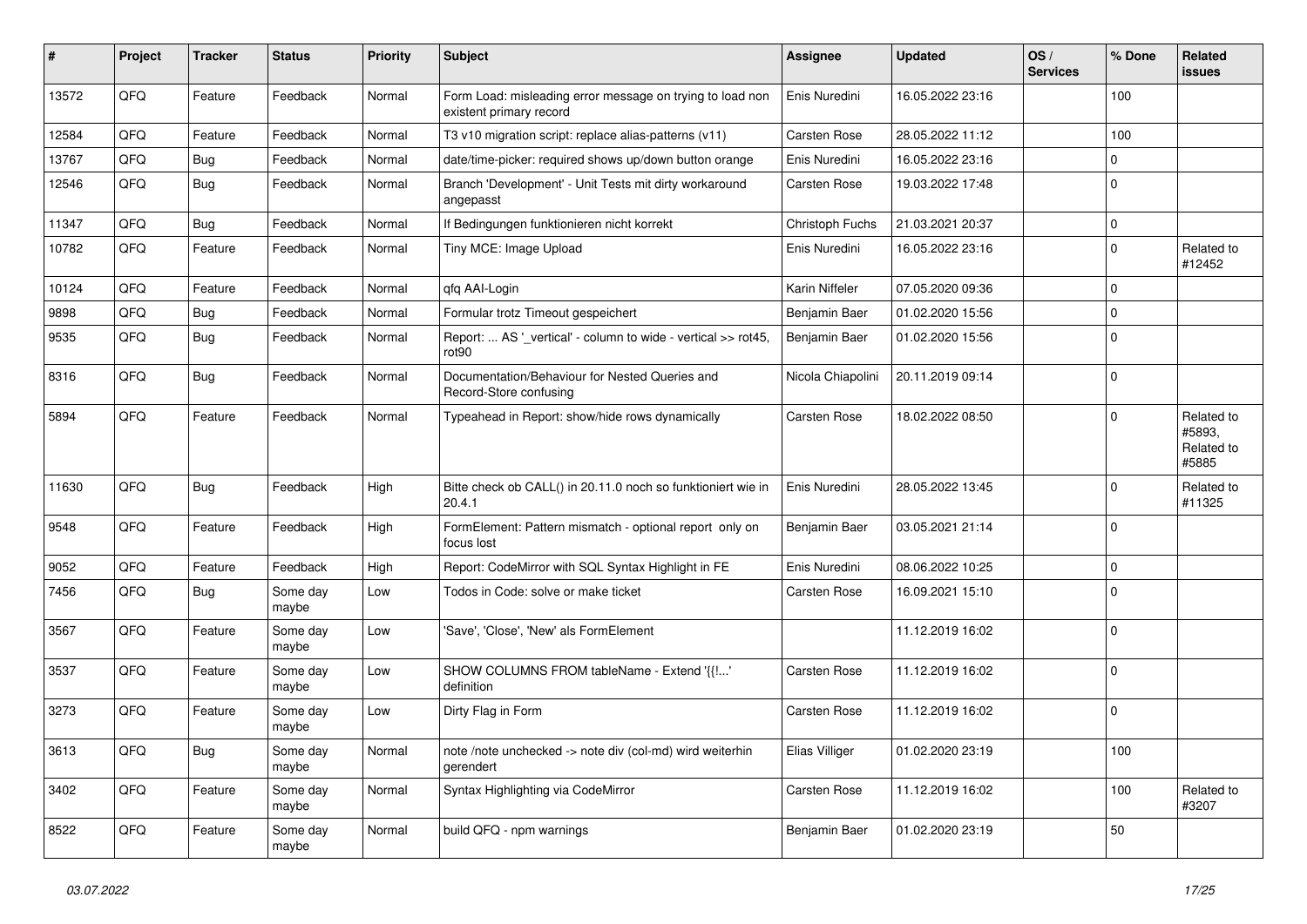| #     | Project | <b>Tracker</b> | <b>Status</b>     | <b>Priority</b> | <b>Subject</b>                                    | <b>Assignee</b>     | <b>Updated</b>   | OS/<br><b>Services</b> | % Done      | Related<br>issues                                                     |
|-------|---------|----------------|-------------------|-----------------|---------------------------------------------------|---------------------|------------------|------------------------|-------------|-----------------------------------------------------------------------|
| 1623  | QFQ     | Feature        | Some day<br>maybe | Normal          | RealURL                                           |                     | 11.12.2019 16:03 |                        | 30          |                                                                       |
| 13608 | QFQ     | Feature        | Some day<br>maybe | Normal          | Automatic Browser Language Redirect               | Enis Nuredini       | 17.06.2022 08:35 |                        | $\mathbf 0$ |                                                                       |
| 12611 | QFQ     | Feature        | Some day<br>maybe | Normal          | Refactoring: Bootstrap with Lazy Loading          | <b>Carsten Rose</b> | 08.06.2022 10:37 |                        | $\mathbf 0$ | Related to<br>#12490,<br>Related to<br>#10013,<br>Related to<br>#7732 |
| 12337 | QFQ     | Feature        | Some day<br>maybe | Normal          | Database.php: better caching                      | Carsten Rose        | 16.09.2021 15:10 |                        | $\mathbf 0$ |                                                                       |
| 12315 | QFQ     | Feature        | Some day<br>maybe | Normal          | Form History (Diffs) / Backups                    | Carsten Rose        | 16.09.2021 15:10 |                        | $\mathbf 0$ |                                                                       |
| 11323 | QFQ     | Feature        | Some day<br>maybe | Normal          | Report Frontend Editor Modal + Codemirror         | Carsten Rose        | 16.09.2021 15:10 |                        | $\mathbf 0$ | Related to<br>#11036                                                  |
| 11322 | QFQ     | Feature        | Some day<br>maybe | Normal          | Form Element JSON - (multiline parameter field)   | Carsten Rose        | 16.09.2021 15:10 |                        | $\mathbf 0$ |                                                                       |
| 11217 | QFQ     | Feature        | Some day<br>maybe | Normal          | <b>Extend Script Functionality</b>                | Carsten Rose        | 16.09.2021 15:10 |                        | $\mathbf 0$ |                                                                       |
| 11036 | QFQ     | Feature        | Some day<br>maybe | Normal          | inline report editor permissions                  | <b>Carsten Rose</b> | 16.09.2021 15:09 |                        | $\mathbf 0$ | Related to<br>#11323                                                  |
| 10745 | QFQ     | Feature        | Some day<br>maybe | Normal          | <b>Tablesorter Excel Export</b>                   | Carsten Rose        | 16.09.2021 15:09 |                        | $\mathbf 0$ |                                                                       |
| 10738 | QFQ     | Feature        | Some day<br>maybe | Normal          | CORS headers for external API requests            |                     | 10.06.2020 14:00 |                        | $\mathbf 0$ |                                                                       |
| 10716 | QFQ     | Feature        | Some day<br>maybe | Normal          | Business Logic mit Externen Skripten              | Carsten Rose        | 16.09.2021 15:10 |                        | $\mathbf 0$ | Related to<br>#10713,<br>Related to<br>#8217                          |
| 10116 | QFQ     | Feature        | Some day<br>maybe | Normal          | TypeAhead: Tag - show inside 'input' element      | Carsten Rose        | 16.09.2021 15:09 |                        | $\mathbf 0$ |                                                                       |
| 10095 | QFQ     | Feature        | Some day<br>maybe | Normal          | Generic Gitlab Integration into QFQ               | <b>Carsten Rose</b> | 16.09.2021 15:10 |                        | $\mathbf 0$ |                                                                       |
| 10013 | QFQ     | Feature        | Some day<br>maybe | Normal          | FE.typ=editor: CodeMirror                         | <b>Carsten Rose</b> | 08.06.2022 10:37 |                        | $\mathbf 0$ | Related to<br>#12611,<br>Related to<br>#12490,<br>Related to<br>#7732 |
| 9704  | QFG     | Feature        | Some day<br>maybe | Normal          | Thumbnails Generieren beim Splitten von PDF Files | Carsten Rose        | 11.12.2019 16:01 |                        | 0           |                                                                       |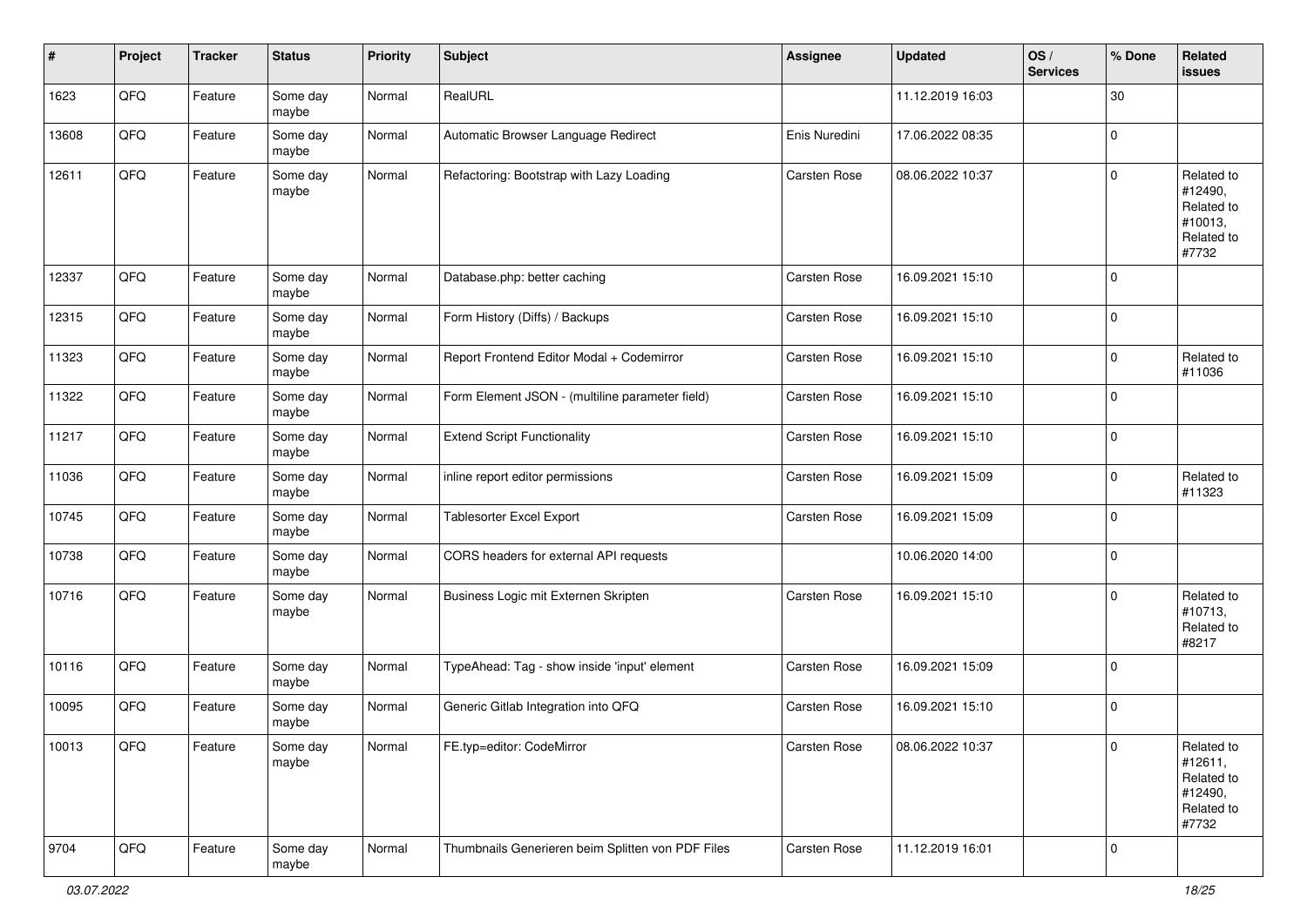| ∦    | Project | <b>Tracker</b> | <b>Status</b>     | <b>Priority</b> | Subject                                                                  | <b>Assignee</b> | <b>Updated</b>   | OS/<br><b>Services</b> | % Done      | Related<br>issues                                                      |
|------|---------|----------------|-------------------|-----------------|--------------------------------------------------------------------------|-----------------|------------------|------------------------|-------------|------------------------------------------------------------------------|
| 9669 | QFQ     | <b>Bug</b>     | Some day<br>maybe | Normal          | Checkbox / Template Group: radio/checkbox visible broken<br>after 'add'  | Carsten Rose    | 16.06.2021 13:47 |                        | $\mathbf 0$ | Related to<br>#8091                                                    |
| 9579 | QFQ     | Feature        | Some day<br>maybe | Normal          | Multiform with Process Row                                               | Carsten Rose    | 11.12.2019 16:01 |                        | $\mathbf 0$ |                                                                        |
| 9281 | QFQ     | Bug            | Some day<br>maybe | Normal          | Allow STRICT_TRANS_TABLES                                                | Carsten Rose    | 02.01.2021 18:43 |                        | $\mathbf 0$ |                                                                        |
| 9130 | QFQ     | Feature        | Some day<br>maybe | Normal          | tablesorter: Automatic Row numbering / Zeilenummer                       | Benjamin Baer   | 01.02.2020 23:22 |                        | 0           |                                                                        |
| 9126 | QFQ     | Bug            | Some day<br>maybe | Normal          | hidden Form elements are present in page source                          |                 | 02.01.2021 18:41 |                        | $\Omega$    |                                                                        |
| 9024 | QFQ     | <b>Bug</b>     | Some day<br>maybe | Normal          | QFQ Einarbeitung                                                         |                 | 01.02.2020 15:56 |                        | 0           |                                                                        |
| 9020 | QFQ     | <b>Bug</b>     | Some day<br>maybe | Normal          | radio mit buttonClass und dynamicUpdate lassen sich nicht<br>kombinieren |                 | 11.12.2019 16:01 |                        | $\mathbf 0$ |                                                                        |
| 8894 | QFQ     | Feature        | Some day<br>maybe | Normal          | Documentation Tags Usable in QFQ Application                             | Carsten Rose    | 11.12.2019 16:01 |                        | 0           |                                                                        |
| 8892 | QFQ     | Feature        | Some day<br>maybe | Normal          | Display and Edit SQL Comments in Form Editor                             | Carsten Rose    | 11.12.2019 16:01 |                        | 0           |                                                                        |
| 8586 | QFQ     | Feature        | Some day<br>maybe | Normal          | QFQ: Enhance Error message for 'record not found'                        | Carsten Rose    | 16.09.2021 15:10 |                        | 0           |                                                                        |
| 8520 | QFQ     | Feature        | Some day<br>maybe | Normal          | Bring QFQ to Composer                                                    | Carsten Rose    | 16.09.2021 15:10 |                        | 0           |                                                                        |
| 8106 | QFQ     | Bug            | Some day<br>maybe | Normal          | Dynamic Update: Feld kann nicht auf empty zurückgesetzt<br>werden        | Carsten Rose    | 11.12.2019 16:01 |                        | $\Omega$    |                                                                        |
| 8101 | QFQ     | Feature        | Some day<br>maybe | Normal          | Password hash: support further hashing methods                           | Carsten Rose    | 16.09.2021 15:10 |                        | 0           |                                                                        |
| 8056 | QFQ     | Feature        | Some day<br>maybe | Normal          | Termin Organisation (Reservation)                                        |                 | 01.02.2020 23:19 |                        | 0           | Related to<br>#8658                                                    |
| 7921 | QFQ     | Feature        | Some day<br>maybe | Normal          | Rest API Export: URL kuerzer machen                                      |                 | 01.02.2020 23:19 |                        | 0           |                                                                        |
| 7732 | QFQ     | Feature        | Some day<br>maybe | Normal          | Javascript: Lazy Loading der add on libs                                 | Benjamin Baer   | 08.06.2022 10:38 |                        | $\mathbf 0$ | Related to<br>#12611,<br>Related to<br>#12490,<br>Related to<br>#10013 |
| 7453 | QFQ     | Feature        | Some day<br>maybe | Normal          | import / export forms QFQ                                                | Carsten Rose    | 16.09.2021 15:10 |                        | $\pmb{0}$   |                                                                        |
| 7452 | QFG     | Feature        | Some day<br>maybe | Normal          | automate deployment new QFQ version                                      | Carsten Rose    | 16.09.2021 15:10 |                        | 0           |                                                                        |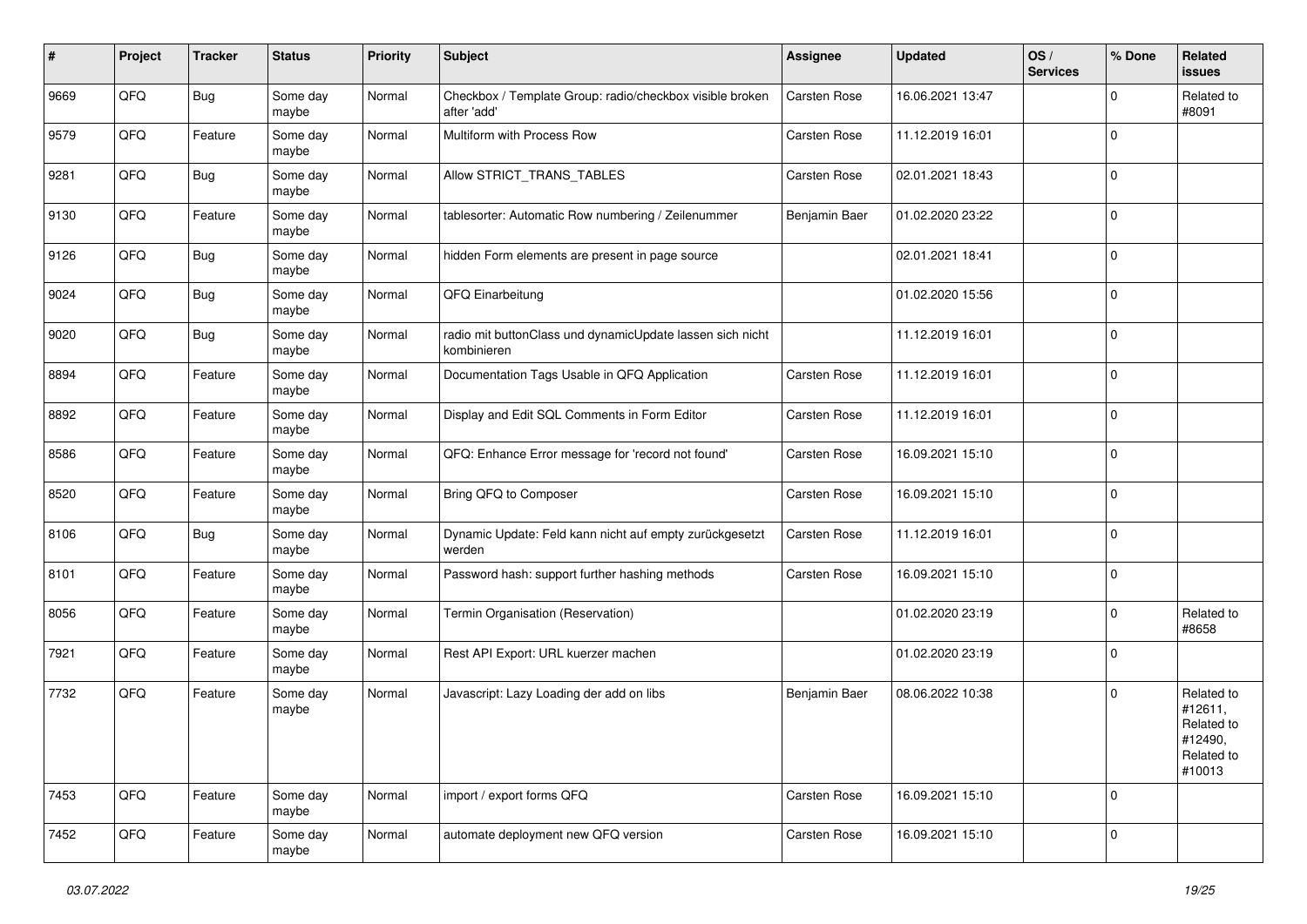| #    | Project | <b>Tracker</b> | <b>Status</b>     | <b>Priority</b> | <b>Subject</b>                                                                                 | Assignee            | <b>Updated</b>   | OS/<br><b>Services</b> | % Done              | Related<br>issues   |
|------|---------|----------------|-------------------|-----------------|------------------------------------------------------------------------------------------------|---------------------|------------------|------------------------|---------------------|---------------------|
| 7402 | QFQ     | Bug            | Some day<br>maybe | Normal          | thumbnail cache: outdated picture when permission denied<br>and permission resolved.           |                     | 01.02.2020 23:20 |                        | $\Omega$            |                     |
| 7336 | QFQ     | Feature        | Some day<br>maybe | Normal          | PDF Upload: disallow PDFs with specific Meta information                                       | Carsten Rose        | 11.12.2019 16:01 |                        | 0                   |                     |
| 7281 | QFQ     | <b>Bug</b>     | Some day<br>maybe | Normal          | Subrecords: on large screen separator line too short                                           |                     | 01.02.2020 23:19 |                        | $\mathbf 0$         |                     |
| 7278 | QFQ     | Feature        | Some day<br>maybe | Normal          | Form: Wert vordefinieren der immer gesetzt wird                                                |                     | 02.05.2021 09:27 |                        | $\Omega$            |                     |
| 7229 | QFQ     | Feature        | Some day<br>maybe | Normal          | New FormElement.type: Button                                                                   |                     | 01.02.2021 12:32 |                        | $\mathbf 0$         |                     |
| 7108 | QFQ     | Feature        | Some day<br>maybe | Normal          | QFQ Wrap Elements                                                                              |                     | 11.12.2019 16:01 |                        | $\mathbf 0$         |                     |
| 7107 | QFQ     | Feature        | Some day<br>maybe | Normal          | Showcase Registration Tool: Anmeldung / Administration :<br>Liste Anmeldungen / Emaileinaldung | Carsten Rose        | 11.12.2019 16:01 |                        | 0                   |                     |
| 7106 | QFQ     | Feature        | Some day<br>maybe | Normal          | Beispiel Nummerierung von Rows in Report                                                       |                     | 11.12.2019 16:01 |                        | $\mathbf 0$         |                     |
| 7105 | QFQ     | Feature        | Some day<br>maybe | Normal          | Beispiel wie man in einer zweiten Tabelle speichert.                                           |                     | 11.12.2019 16:01 |                        | $\mathbf 0$         |                     |
| 7104 | QFQ     | Feature        | Some day<br>maybe | Normal          | Manual: hint about escaping if '\r' appears in mail body                                       |                     | 11.12.2019 16:01 |                        | 0                   |                     |
| 7101 | QFQ     | <b>Bug</b>     | Some day<br>maybe | Normal          | form' in SIP and 'report' - breaks                                                             |                     | 01.02.2020 23:20 |                        | $\mathbf 0$         |                     |
| 7100 | QFQ     | Feature        | Some day<br>maybe | Normal          | Download: log access, max downloads, time limit                                                |                     | 01.02.2020 23:19 |                        | $\mathbf 0$         |                     |
| 6992 | QFQ     | Feature        | Some day<br>maybe | Normal          | DB exception: Syntax Highlight                                                                 |                     | 11.12.2019 16:01 |                        | $\mathbf 0$         | Related to<br>#5450 |
| 6972 | QFQ     | Feature        | Some day<br>maybe | Normal          | Fabric Clipboard / cross browser tab                                                           | Benjamin Baer       | 01.02.2020 23:21 |                        | $\Omega$            |                     |
| 6970 | QFQ     | Feature        | Some day<br>maybe | Normal          | tablesorter: default fuer 'sortReset' aendern von 'Ctrl' zu 'Alt'                              | Benjamin Baer       | 01.02.2020 23:21 |                        | $\Omega$            |                     |
| 6715 | QFQ     | Feature        | Some day<br>maybe | Normal          | Code-Refactoring: dbArray vereinheitlichen                                                     | <b>Carsten Rose</b> | 11.12.2019 16:02 |                        | $\Omega$            |                     |
| 6704 | QFQ     | Feature        | Some day<br>maybe | Normal          | Upload Mode: Bilder in Notizen rechts sollen aktuellen<br>Upload repräsentieren.               |                     | 01.02.2020 23:19 |                        | $\pmb{0}$           | Related to<br>#3264 |
| 6515 | QFQ     | Feature        | Some day<br>maybe | Normal          | Formular: Felder dynamisch ein/ausblenden                                                      |                     | 11.12.2019 16:02 |                        | $\mathsf{O}\xspace$ |                     |
| 6299 | QFQ     | Feature        | Some day<br>maybe | Normal          | Attack detection: log table with invalid SIP access                                            |                     | 11.12.2019 16:02 |                        | $\Omega$            | Related to<br>#3947 |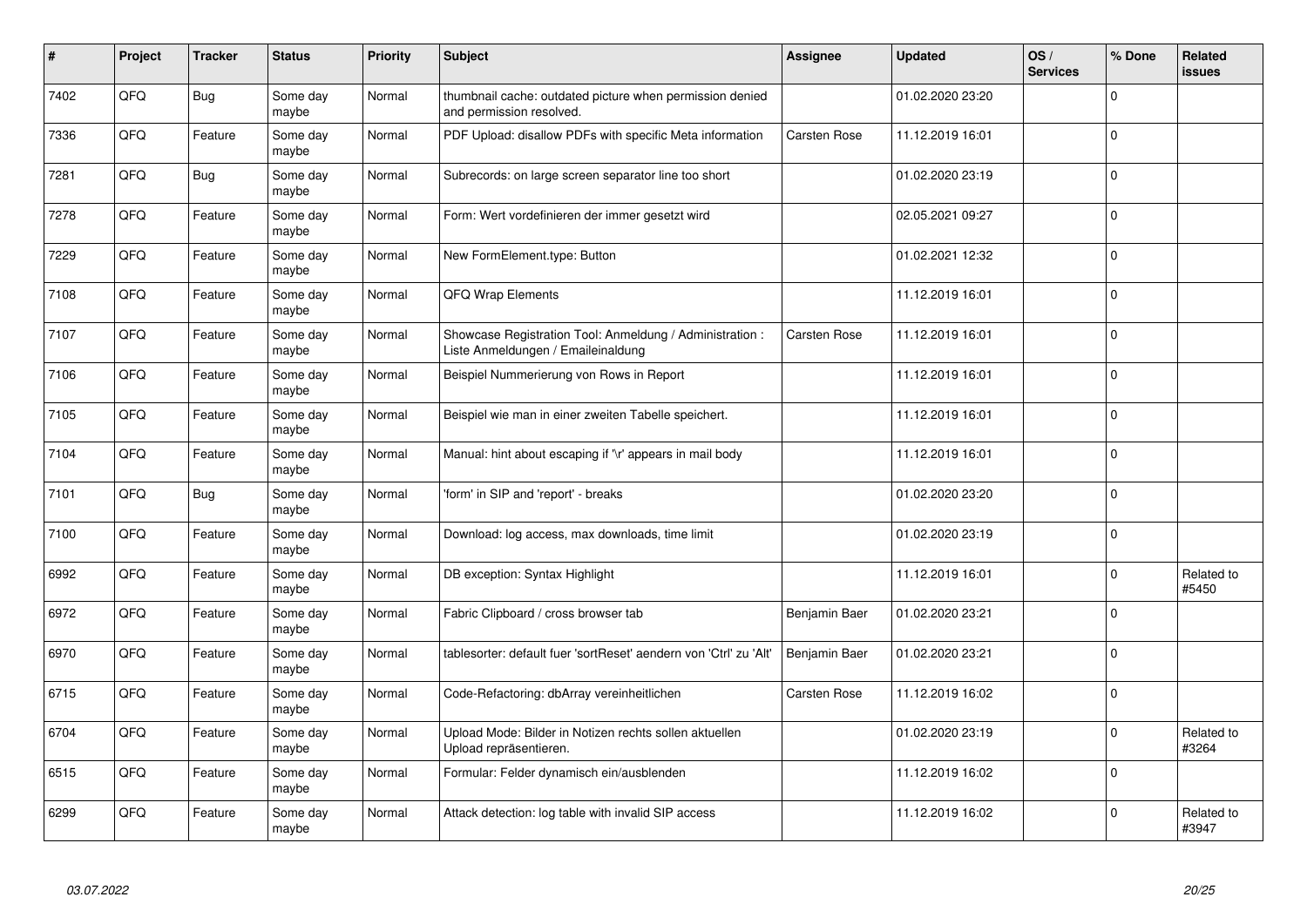| #    | Project | <b>Tracker</b> | <b>Status</b>     | <b>Priority</b> | <b>Subject</b>                                                                    | <b>Assignee</b> | <b>Updated</b>   | OS/<br><b>Services</b> | % Done      | Related<br>issues                           |
|------|---------|----------------|-------------------|-----------------|-----------------------------------------------------------------------------------|-----------------|------------------|------------------------|-------------|---------------------------------------------|
| 6288 | QFQ     | Feature        | Some day<br>maybe | Normal          | Best Practice: Erklaeren wie man ein Formular ganz in<br>'weiss' erstellen kann   |                 | 11.12.2019 16:02 |                        | $\mathbf 0$ |                                             |
| 6084 | QFQ     | Feature        | Some day<br>maybe | Normal          | New escape type: 'D' - convert date                                               |                 | 01.02.2020 23:19 |                        | $\mathbf 0$ |                                             |
| 6083 | QFQ     | Feature        | Some day<br>maybe | Normal          | Dynamic Update: Value Check via SQL                                               |                 | 11.12.2019 16:02 |                        | 0           |                                             |
| 5991 | QFQ     | <b>Bug</b>     | Some day<br>maybe | Normal          | URLs with ' ' or long parameter are problematic                                   | Carsten Rose    | 01.02.2020 23:19 |                        | 0           |                                             |
| 5983 | QFQ     | Feature        | Some day<br>maybe | Normal          | Form Submit (save & update): normalize date/-time FE                              | Carsten Rose    | 01.02.2020 23:19 |                        | $\mathbf 0$ |                                             |
| 5923 | QFQ     | Feature        | Some day<br>maybe | Normal          | fillStoreSystemBySqlLate                                                          |                 | 01.02.2020 23:19 |                        | $\mathbf 0$ |                                             |
| 5895 | QFQ     | Feature        | Some day<br>maybe | Normal          | Tutorial: List of all QFQ Features                                                |                 | 01.02.2020 23:19 |                        | $\Omega$    |                                             |
| 5893 | QFQ     | Feature        | Some day<br>maybe | Normal          | Edit on double-click                                                              |                 | 01.02.2020 23:19 |                        | $\mathbf 0$ | Related to<br>#5894                         |
| 5892 | QFQ     | Feature        | Some day<br>maybe | Normal          | QFQ should use T3 API to manipulate FE GROUP<br>membership                        |                 | 01.02.2020 23:20 |                        | $\mathbf 0$ |                                             |
| 5877 | QFQ     | <b>Bug</b>     | Some day<br>maybe | Normal          | FE.type=note:bsColumn strange behaviour                                           |                 | 01.02.2020 23:19 |                        | $\mathbf 0$ |                                             |
| 5852 | QFQ     | Feature        | Some day<br>maybe | Normal          | Logging: mail.log / sql.log - im FE anzeigen und via AJAX<br>aktualisieren        | Carsten Rose    | 01.02.2020 23:19 |                        | $\mathbf 0$ | Related to<br>#5885                         |
| 5851 | QFQ     | Feature        | Some day<br>maybe | Normal          | Queue System implementieren: MQTT, RabbitMQ                                       |                 | 01.02.2020 23:20 |                        | $\mathbf 0$ | Related to<br>#5715                         |
| 5850 | QFQ     | Feature        | Some day<br>maybe | Normal          | Deployment: In QFQ Doc best practice fuer zeitgemaesses<br>Deployment beschreiben |                 | 01.02.2020 23:20 |                        | $\mathbf 0$ |                                             |
| 5805 | QFQ     | Feature        | Some day<br>maybe | Normal          | TypeAHead SQL value instead of key stored                                         |                 | 01.02.2020 23:19 |                        | $\mathbf 0$ | Related to<br>#5444                         |
| 5783 | QFQ     | Feature        | Some day<br>maybe | Normal          | <b>BPMN View/Edit</b>                                                             |                 | 11.12.2019 16:02 |                        | 0           |                                             |
| 5768 | QFQ     | <b>Bug</b>     | Some day<br>maybe | Normal          | '{{pageLanguage:T}}' missing if QFQ is called via api                             | Carsten Rose    | 01.02.2020 23:19 |                        | $\mathbf 0$ |                                             |
| 5706 | QFQ     | Bug            | Some day<br>maybe | Normal          | upload: fileDestination needs to be sanatized                                     | Carsten Rose    | 01.02.2020 23:19 |                        | $\mathbf 0$ |                                             |
| 5665 | QFG     | Feature        | Some day<br>maybe | Normal          | Versuch das '{{!' nicht mehr noetig ist.                                          | Carsten Rose    | 01.02.2020 23:20 |                        | $\mathbf 0$ | Related to<br>#7432,<br>Related to<br>#7434 |
| 5579 | QFQ     | Feature        | Some day<br>maybe | Normal          | Enhance Doc / Presentation: variable type 'link column type'                      | Carsten Rose    | 01.02.2020 23:19 |                        | $\pmb{0}$   |                                             |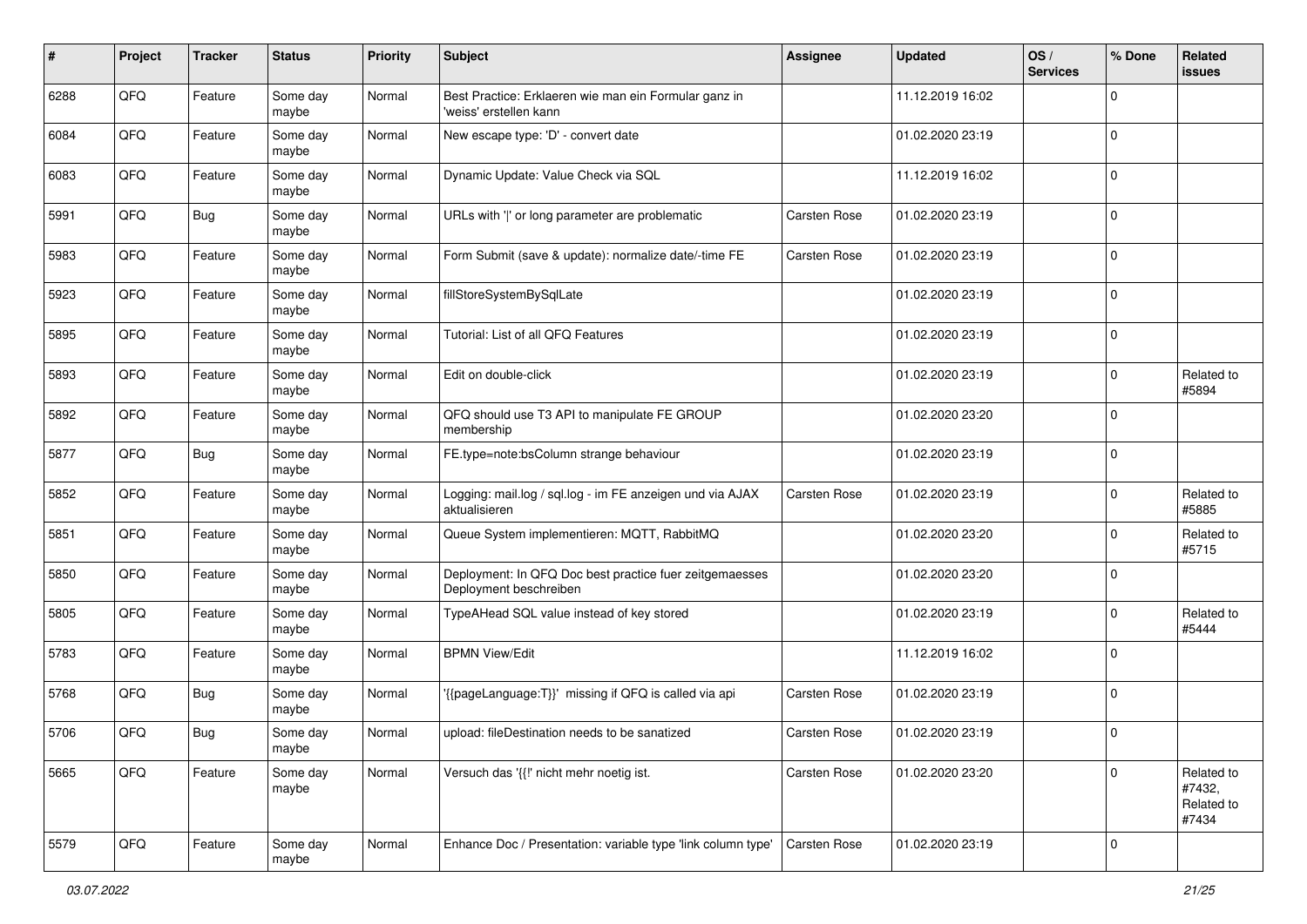| #    | Project | <b>Tracker</b> | <b>Status</b>     | <b>Priority</b> | <b>Subject</b>                                                                                                       | Assignee      | <b>Updated</b>   | OS/<br><b>Services</b> | % Done      | Related<br>issues    |
|------|---------|----------------|-------------------|-----------------|----------------------------------------------------------------------------------------------------------------------|---------------|------------------|------------------------|-------------|----------------------|
| 5557 | QFQ     | <b>Bug</b>     | Some day<br>maybe | Normal          | Form load: STORE_RECORD filled, but should be empty                                                                  | Carsten Rose  | 01.02.2020 23:19 |                        | $\Omega$    |                      |
| 5548 | QFQ     | Feature        | Some day<br>maybe | Normal          | 801 Textfiles/Scriptfiles als Thumbnail                                                                              | Carsten Rose  | 07.03.2022 16:26 |                        | $\Omega$    |                      |
| 5480 | QFQ     | Feature        | Some day<br>maybe | Normal          | QFQ: Dokumentation mit Screenshots versehen                                                                          | Carsten Rose  | 01.02.2020 23:20 |                        | $\mathbf 0$ | Related to<br>#9879  |
| 5455 | QFQ     | Feature        | Some day<br>maybe | Normal          | Mail Redirects grld abhaengig                                                                                        |               | 01.02.2020 23:20 |                        | $\Omega$    |                      |
| 5452 | QFQ     | Feature        | Some day<br>maybe | Normal          | Thumbnails from PDF: bad quality                                                                                     |               | 01.02.2020 23:20 |                        | $\Omega$    |                      |
| 5428 | QFQ     | Feature        | Some day<br>maybe | Normal          | secure thumbnail: late render on access.                                                                             | Carsten Rose  | 01.02.2020 23:20 |                        | $\mathbf 0$ |                      |
| 5389 | QFQ     | Feature        | Some day<br>maybe | Normal          | QFQ Design: Multline label / note                                                                                    | Benjamin Baer | 01.02.2020 23:19 |                        | $\mathbf 0$ |                      |
| 5342 | QFQ     | Feature        | Some day<br>maybe | Normal          | link - with HTML Attributes                                                                                          |               | 01.02.2020 23:20 |                        | $\Omega$    | Related to<br>#14077 |
| 5160 | QFQ     | Feature        | Some day<br>maybe | Normal          | QFQ collaborative / together.js, ShareJS, y-js, collaborative,                                                       |               | 11.12.2019 16:02 |                        | $\Omega$    |                      |
| 5132 | QFQ     | Feature        | Some day<br>maybe | Normal          | Error Message sendmail missing attachment: more details                                                              | Carsten Rose  | 01.02.2020 23:19 |                        | $\mathbf 0$ |                      |
| 5129 | QFQ     | Feature        | Some day<br>maybe | Normal          | Reports: SQL fuer x Achse und y Achse                                                                                |               | 11.12.2019 16:02 |                        | $\Omega$    |                      |
| 5024 | QFQ     | Feature        | Some day<br>maybe | Normal          | Fabric: Generate PDF with edits                                                                                      | Benjamin Baer | 01.02.2020 23:20 |                        | $\Omega$    | Related to<br>#10704 |
| 5021 | QFQ     | Bug            | Some day<br>maybe | Normal          | FE.typ=extra - during save displays error 'datum2' already<br>filled in STORE_SIP - the value is stored nevertheless | Carsten Rose  | 01.02.2020 23:19 |                        | $\mathbf 0$ | Related to<br>#3875  |
| 4974 | QFQ     | Feature        | Some day<br>maybe | Normal          | Long polling - inform all listening clients of changes                                                               |               | 11.12.2019 16:02 |                        | $\mathbf 0$ |                      |
| 4956 | QFQ     | Feature        | Some day<br>maybe | Normal          | Sendmail: Benutzerdefinierte Headers                                                                                 | Carsten Rose  | 11.12.2019 16:02 |                        | $\Omega$    |                      |
| 4872 | QFQ     | Feature        | Some day<br>maybe | Normal          | Fields of Typo3 page available in STORE TYPO3                                                                        | Carsten Rose  | 01.02.2020 23:19 |                        | $\Omega$    |                      |
| 4869 | QFQ     | Feature        | Some day<br>maybe | Normal          | Dynamic Update (show, hide, readonly?, required?) for<br><b>Template Group Elements</b>                              | Carsten Rose  | 01.02.2020 23:19 |                        | $\Omega$    | Related to<br>#4865  |
| 4839 | QFQ     | Feature        | Some day<br>maybe | Normal          | qfq-handle in <head> Abschnitt</head>                                                                                | Carsten Rose  | 11.12.2019 16:02 |                        | $\mathbf 0$ |                      |
| 4816 | QFQ     | Feature        | Some day<br>maybe | Normal          | Templates for QFQ Reports (Tables, Radios, )                                                                         |               | 01.02.2020 23:20 |                        | $\Omega$    |                      |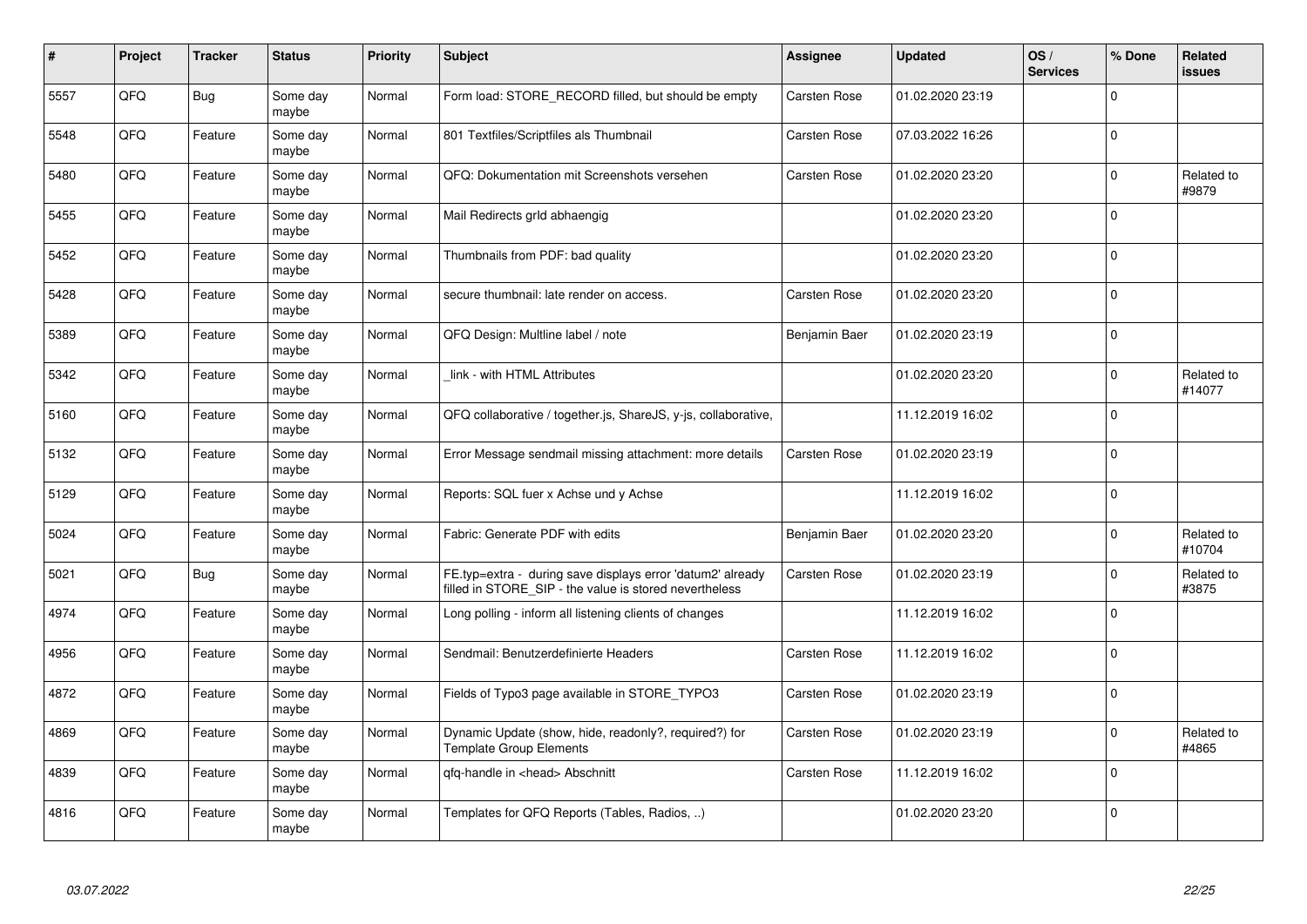| #    | Project | <b>Tracker</b> | <b>Status</b>     | <b>Priority</b> | <b>Subject</b>                                                                                                                                                | <b>Assignee</b> | <b>Updated</b>   | OS/<br><b>Services</b> | % Done      | Related<br>issues                              |
|------|---------|----------------|-------------------|-----------------|---------------------------------------------------------------------------------------------------------------------------------------------------------------|-----------------|------------------|------------------------|-------------|------------------------------------------------|
| 4771 | QFQ     | <b>Bug</b>     | Some day<br>maybe | Normal          | qfq: select-down-values empty after save (edit-form for<br>program administrators)                                                                            | Carsten Rose    | 01.02.2020 23:20 |                        | $\Omega$    | Related to<br>#4549, Has<br>duplicate<br>#4282 |
| 4757 | QFQ     | Feature        | Some day<br>maybe | Normal          | Test subrecord: download links ok? Links ok?                                                                                                                  | Carsten Rose    | 01.02.2020 23:20 |                        | $\mathbf 0$ |                                                |
| 4719 | QFQ     | Feature        | Some day<br>maybe | Normal          | Custom Message in Client in case of 'Browser tab close,<br>modification will be lost'                                                                         |                 | 01.02.2020 23:20 |                        | $\mathbf 0$ |                                                |
| 4659 | QFQ     | Bug            | Some day<br>maybe | Normal          | infoButtonExtra                                                                                                                                               | Carsten Rose    | 01.02.2020 23:20 |                        | $\mathbf 0$ |                                                |
| 4652 | QFQ     | Feature        | Some day<br>maybe | Normal          | UZH CD: Weiterleitung auf benutzerdefinierte 403/404 Seite                                                                                                    | Carsten Rose    | 01.02.2020 23:20 |                        | $\mathbf 0$ |                                                |
| 4651 | QFQ     | <b>Bug</b>     | Some day<br>maybe | Normal          | 'Loading document" Modal wird angezeigt bei uzhcd type=2<br>Ansicht                                                                                           | Carsten Rose    | 01.02.2020 23:20 |                        | $\mathbf 0$ |                                                |
| 4650 | QFQ     | Feature        | Some day<br>maybe | Normal          | Convert html to doc/rtf                                                                                                                                       | Carsten Rose    | 01.02.2020 23:20 |                        | $\mathbf 0$ | Related to<br>#10704                           |
| 4640 | QFQ     | Feature        | Some day<br>maybe | Normal          | Rename System Forms                                                                                                                                           |                 | 01.02.2020 23:20 |                        | $\mathbf 0$ |                                                |
| 4627 | QFQ     | Feature        | Some day<br>maybe | Normal          | dbupdate: all tables - check 'create', 'modified' if it is possible<br>to change to default 'CURRENT_TIMESTAMP' and modified<br>'ON UPDATE CURRENT TIMESTAMP' |                 | 01.02.2020 23:20 |                        | $\mathbf 0$ |                                                |
| 4626 | QFQ     | Feature        | Some day<br>maybe | Normal          | Mobile View: 'classBody=qfq-form-right' makes no sense                                                                                                        |                 | 01.02.2020 23:20 |                        | $\Omega$    |                                                |
| 4606 | QFQ     | Feature        | Some day<br>maybe | Normal          | link: qualifier to render bootstrap button                                                                                                                    | Carsten Rose    | 01.02.2020 23:19 |                        | 0           |                                                |
| 4583 | QFQ     | <b>Bug</b>     | Some day<br>maybe | Normal          | Dynamic Update bei TypeAhead Feldern                                                                                                                          | Carsten Rose    | 01.02.2020 23:19 |                        | $\mathbf 0$ |                                                |
| 4551 | QFQ     | Feature        | Some day<br>maybe | Normal          | Set 'pills' via dynamicUpdate to show/hide/disabled                                                                                                           |                 | 01.02.2020 23:20 |                        | $\mathbf 0$ | Related to<br>#3752                            |
| 4549 | QFQ     | <b>Bug</b>     | Some day<br>maybe | Normal          | TemplateGroups: FE.type SELECT loose selected value<br>after save                                                                                             | Carsten Rose    | 01.02.2020 23:20 |                        | $\Omega$    | Related to<br>#4548,<br>Related to<br>#4771    |
| 4546 | QFQ     | Bug            | Some day<br>maybe | Normal          | NH: SIP storage is destroyed                                                                                                                                  |                 | 01.02.2020 23:20 |                        | $\mathbf 0$ |                                                |
| 4536 | QFO     | Feature        | Some day<br>maybe | Normal          | FE upload: problem with delete if mutliple uploads an<br>FE.name="                                                                                            |                 | 01.02.2020 23:20 |                        | $\mathbf 0$ |                                                |
| 4528 | QFG     | Bug            | Some day<br>maybe | Normal          | extraButtonLock mit SQLAhead Bug                                                                                                                              | Carsten Rose    | 01.02.2020 23:19 |                        | $\mathbf 0$ |                                                |
| 4454 | QFO     | <b>Bug</b>     | Some day<br>maybe | Normal          | Required Elements: multiple elements in a row - whole row<br>marked if only one input is empty.                                                               | Benjamin Baer   | 01.02.2020 23:20 |                        | $\mathbf 0$ |                                                |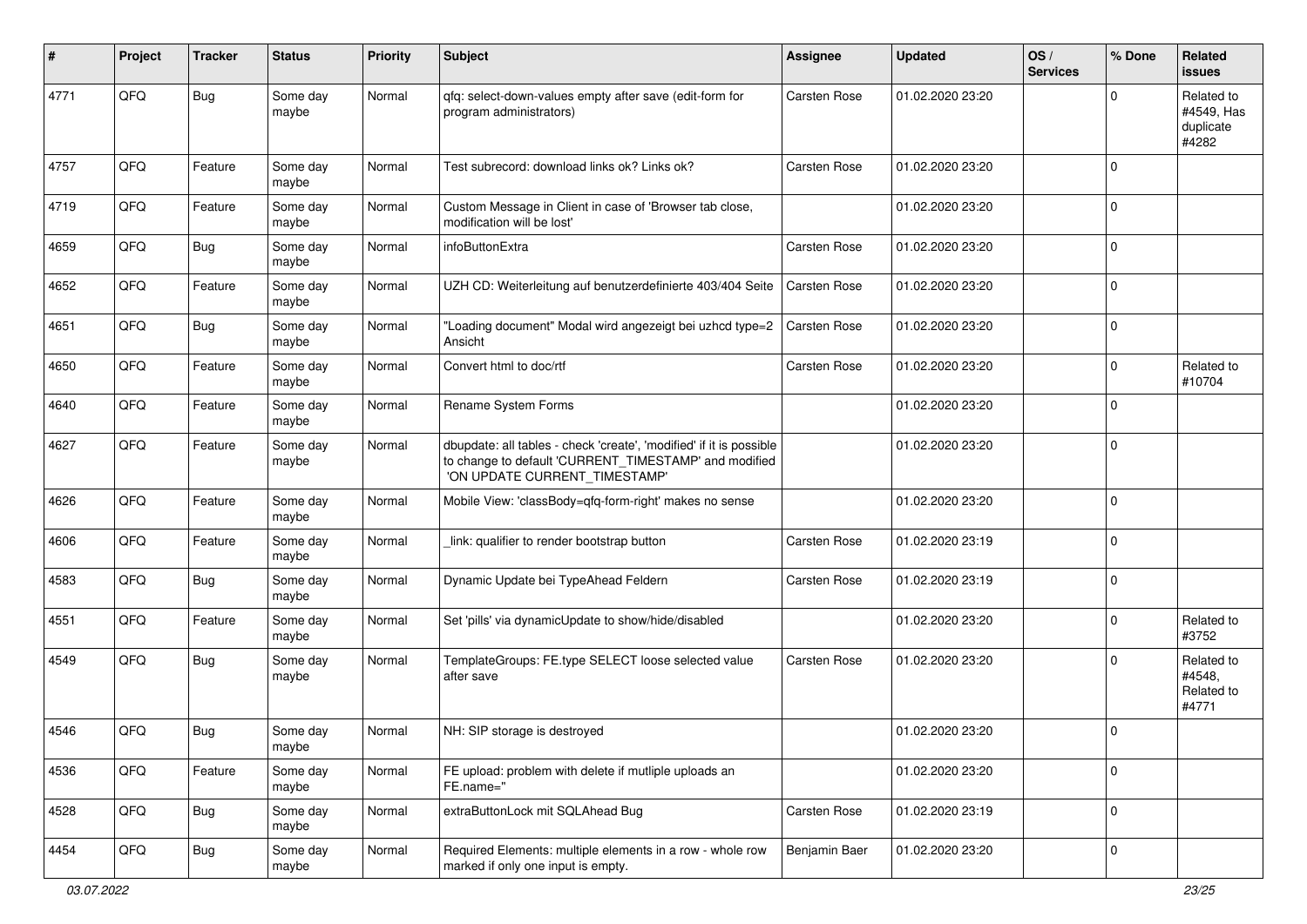| $\#$ | Project | <b>Tracker</b> | <b>Status</b>     | <b>Priority</b> | <b>Subject</b>                                                                                                                                           | <b>Assignee</b> | <b>Updated</b>   | OS/<br><b>Services</b> | % Done      | <b>Related</b><br>issues                    |
|------|---------|----------------|-------------------|-----------------|----------------------------------------------------------------------------------------------------------------------------------------------------------|-----------------|------------------|------------------------|-------------|---------------------------------------------|
| 4446 | QFQ     | Feature        | Some day<br>maybe | Normal          | New FE get same feldContainerId as last modifed FE                                                                                                       |                 | 01.02.2020 23:20 |                        | $\Omega$    |                                             |
| 4445 | QFQ     | Feature        | Some day<br>maybe | Normal          | template group: Option to simulate fieldset                                                                                                              |                 | 28.06.2021 14:11 |                        | $\mathbf 0$ |                                             |
| 4444 | QFQ     | Feature        | Some day<br>maybe | Normal          | FE.type=upload: detect mime type                                                                                                                         |                 | 11.12.2019 16:02 |                        | 0           | Related to<br>#4303                         |
| 4443 | QFQ     | Feature        | Some day<br>maybe | Normal          | Form: multiple secondary tables                                                                                                                          |                 | 01.02.2020 23:20 |                        | $\mathbf 0$ |                                             |
| 4442 | QFQ     | Feature        | Some day<br>maybe | Normal          | Special Column Name: _link - new symbol G (Glyph) to<br>choose any available symbol                                                                      |                 | 11.12.2019 16:02 |                        | 0           |                                             |
| 4441 | QFQ     | <b>Bug</b>     | Some day<br>maybe | Normal          | \$_SERVER Vars sollten nur aus dem Store genommen<br>werden - Code entsprechend anpassen.                                                                |                 | 11.12.2019 16:02 |                        | $\mathbf 0$ |                                             |
| 4440 | QFQ     | Feature        | Some day<br>maybe | Normal          | Manual.rst: explain how to. expand PHP Session to 4h                                                                                                     |                 | 11.12.2019 16:02 |                        | $\Omega$    |                                             |
| 4439 | QFQ     | Feature        | Some day<br>maybe | Normal          | Log: report all actions fired by an FE Element, incl. the<br>original directive (slaveld, sqllnsert, )                                                   |                 | 01.02.2020 23:20 |                        | $\mathbf 0$ | Related to<br>#4432,<br>Related to<br>#5458 |
| 4435 | QFQ     | Feature        | Some day<br>maybe | Normal          | Report: striptags - specify allowed tags                                                                                                                 |                 | 01.02.2020 23:20 |                        | $\mathbf 0$ |                                             |
| 4433 | QFQ     | Feature        | Some day<br>maybe | Normal          | Log when SIP will be destroyed by QFQ for any (security)<br>reason                                                                                       |                 | 01.02.2020 23:20 |                        | $\Omega$    | Related to<br>#4432,<br>Related to<br>#5458 |
| 4420 | QFQ     | Feature        | Some day<br>maybe | Normal          | Client: Local Storage - store the changes of a form, local in<br>the browser.                                                                            | Benjamin Baer   | 11.12.2019 16:02 |                        | $\Omega$    |                                             |
| 4398 | QFQ     | <b>Bug</b>     | Some day<br>maybe | Normal          | Typeahead: mouse click in a prefilled input opens a single<br>item dropdown with the current value - click on it seems to<br>set the value, not the key. | Benjamin Baer   | 01.02.2020 23:20 |                        | $\mathbf 0$ | Related to<br>#4457                         |
| 4365 | QFQ     | Feature        | Some day<br>maybe | Normal          | Multi Language: new way of config                                                                                                                        | Carsten Rose    | 01.02.2020 23:20 |                        | $\Omega$    |                                             |
| 4349 | QFQ     | Feature        | Some day<br>maybe | Normal          | link download: downloaded external URL to<br>deliver/concatenate - check mimetipe and handle it correctly                                                | Carsten Rose    | 11.12.2019 16:02 |                        | 0           |                                             |
| 4343 | QFQ     | Feature        | Some day<br>maybe | Normal          | Link: Classifier to add 'attributes'                                                                                                                     | Carsten Rose    | 01.02.2020 23:20 |                        | $\mathbf 0$ | Related to<br>#14077                        |
| 4330 | QFG     | Feature        | Some day<br>maybe | Normal          | Error Message: report missing {{ / }} in sqlUpdate, sqlInsert,<br>sqlDelete, sqlAfter, sqlBefore in FE action elements.                                  | Carsten Rose    | 01.02.2020 23:20 |                        | $\mathbf 0$ |                                             |
| 4328 | QFQ     | <b>Bug</b>     | Some day<br>maybe | Normal          | Error Message: Show FE name/number on problems in FE                                                                                                     | Carsten Rose    | 01.02.2020 23:20 |                        | $\pmb{0}$   |                                             |
| 4293 | QFQ     | <b>Bug</b>     | Some day<br>maybe | Normal          | Download broken if token 'd:' is missing - but no error<br>message                                                                                       | Carsten Rose    | 11.12.2019 16:03 |                        | $\pmb{0}$   | Related to<br>#7514                         |